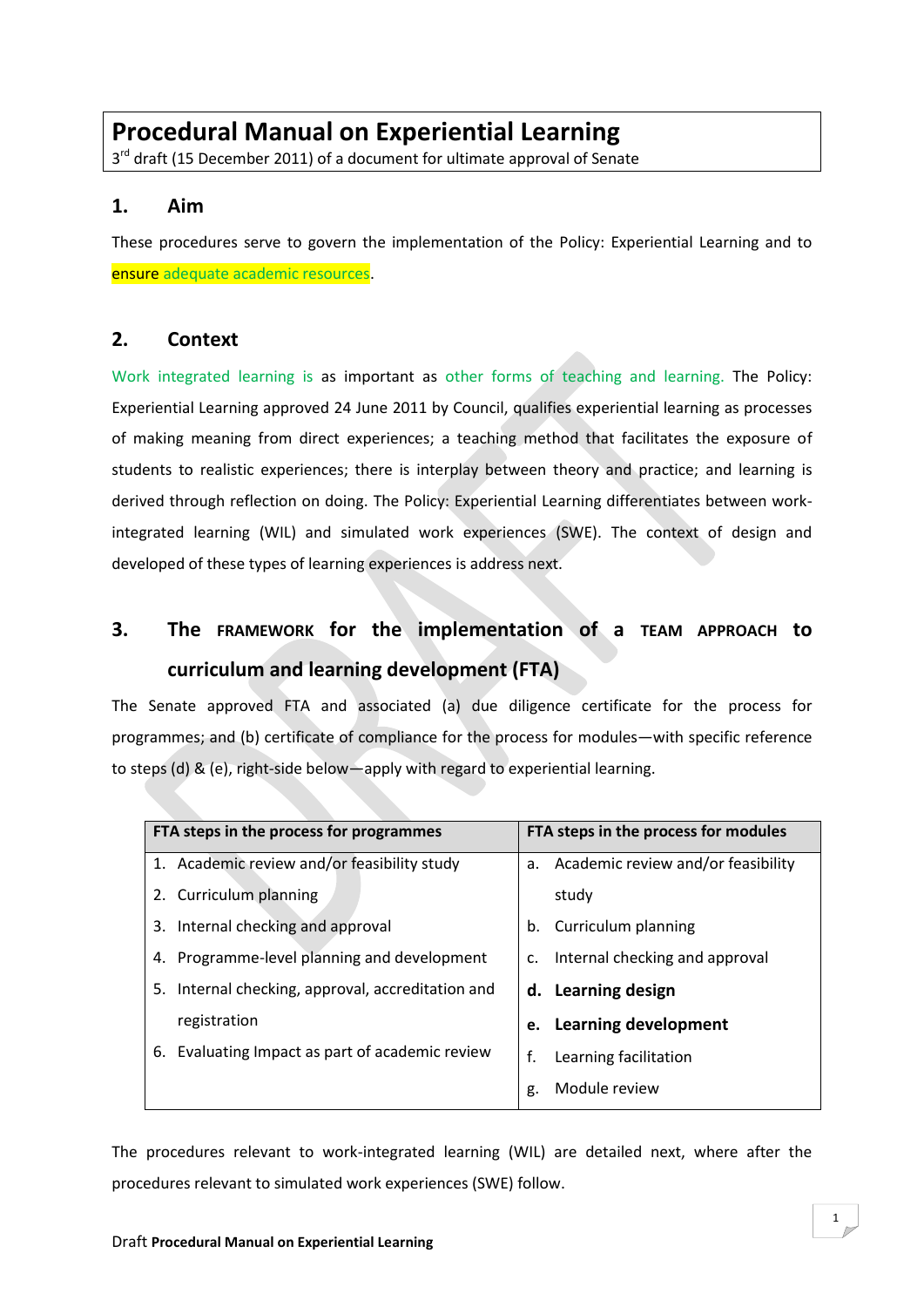# **4. The design, development and facilitation of work-integrated learning (WIL)**

Work integrated learning is a cornerstone in training future engineers, engineering technologists, animal health technicians, as well as agricultural and environmental scientists, and various other career paths. WIL is a compulsory requirement set by statutory and professional bodies such as the Engineering Council of South Africa (ECSA), the South African Veterinary Council (SAVC) and others.

Academic staff members responsible for work integrated learning manage the various aspects of work integrated learning modules. The principles of good practice (7.2 of the Policy: Experiential Learning) for WIL espoused by the Council on Higher Education (CHE) in among others the [Criteria](http://www.che.ac.za/documents/d000084/)  [for Programme Accreditation](http://www.che.ac.za/documents/d000084/)—criteria 1 and 15; the Criteria [for Institutional Audits](http://www.che.ac.za/documents/d000061/)—criteria 4, 7-8 and 11; and the Higher Education Qualifications Framework  $(HEQF)$  can be summarised as follow:

- An **obligation to place students** where work-integrated learning is part of the curriculum of the qualification (also 5.1 of the Policy: Experiential Learning).
- Effective **management** and **coordination**, with responsibilities and lines of accountability clearly allocated.
- Adequate **infrastructure** provided.
- **Learning** contracts or **agreements**, clarifying the objectives and outcomes of the learning  $\bullet$ process, as well as the roles and responsibilities of the institution, students, mentors and employers involved.
- Regular and **effective communication** between the various parties involved.
- Regular and systematic **recording** and **monitoring** of progress of the student's learning  $\bullet$ experience.
- **Mentoring** that enables the student to recognise strengths and weaknesses; to develop  $\bullet$ existing and new abilities; and to gain knowledge of work practices.
- **Academic** as well as **workplace based assessment**.

Good design of work-integrated learning, among others, involves adequate representation from the occupational field. Well designed WIL entails discovery learning of the interface between the theory taught and the application thereof in industry in the absence of the lecturer—learning materials must enable the required learning as well as the workplace mentoring. WIL further happens through reflection on doing. Attainment of workplace understanding and knowledge is further an advocated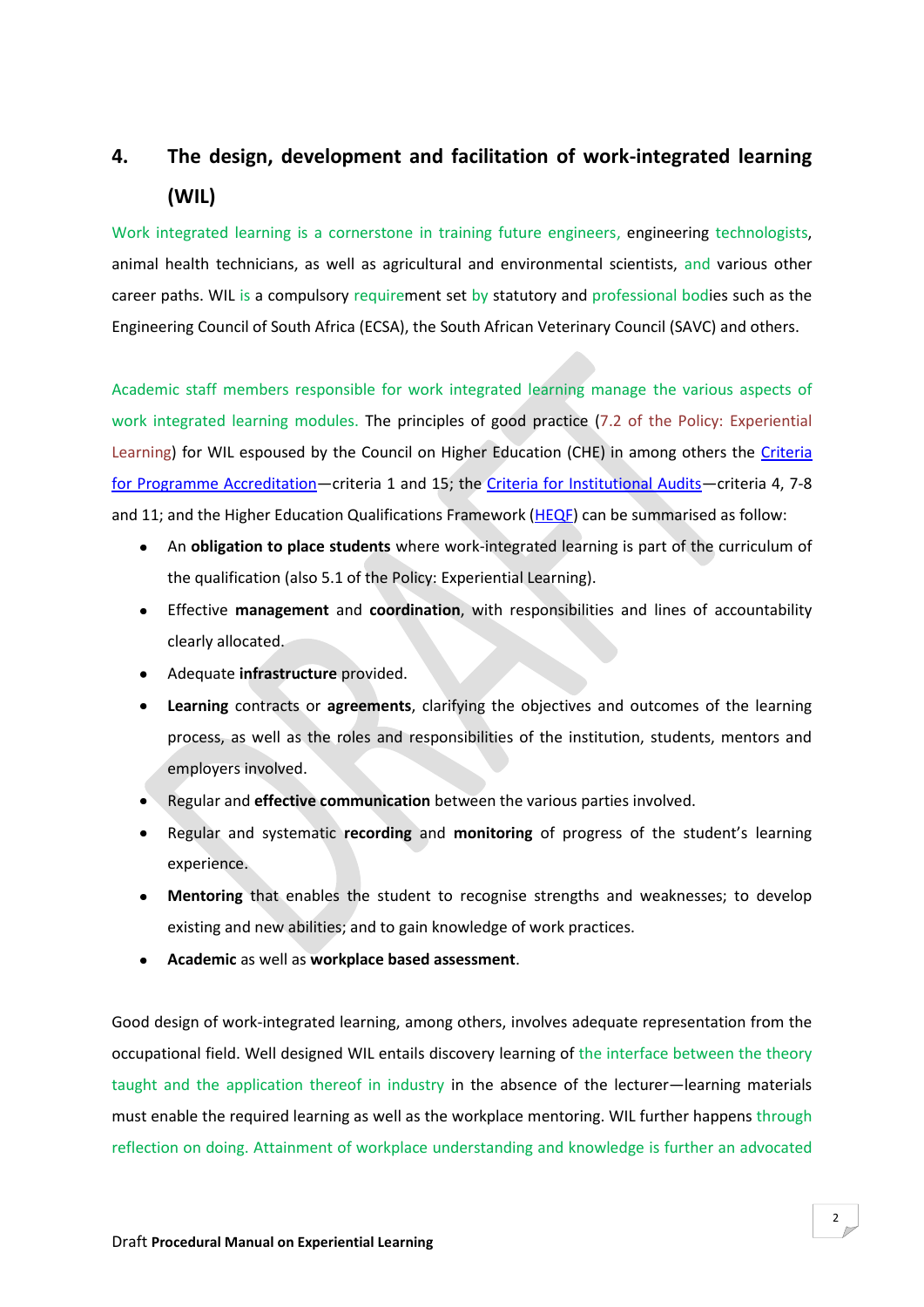objective of the work integrated learning curriculum. It assists in producing well rounded graduates enabling them to function in industry. The following serves as checklist involved in the process:

- 4.1 Academic management, in conjunction with the university's Organisation Development unit, establish sufficient resources within academic departments to manage and perform all aspects related to work-integrated learning.
- 4.2 Design/revision of a programme curriculum in accordance to the university's FRAMEWORK for the implementation of a TEAM APPROACH to curriculum and learning development.
- 4.3 Mustering support from the occupational field for placements of students for WIL, including the relevant Skills Education Training Authority/ies (SETA/s), is vital to the successful WIL:
	- a. College, school and academic programme management play a key role in networking with potential WIL hosts and the entering into agreements (7.1 of the Policy: Experiential Learning).
	- b. The Memorandum of Undertaking template (MoU, appendix A) is processed in accordance to the university's Legal Services approved procedures for Agreements and Intellectual Property.
	- c. Formal mentorship agreements must be compiled and mentors must understand incentives coupled with the agreements, for example, continued professional development (CPD) points.
- 4.4 There are a number of factors impacting on successful completion of work integrated learning. Work integrated learning is undertaken in a non academic environment namely the work context. Consequently tutorial letters and guidelines should prepare students for what is expected from them for the successful completion of the work integrated learning modules(s). The design or redesign is done in accordance to the university's *FRAMEWORK for the TEAM APPROACH* of 12 credits WIL-module/s, in conjunction with Educational Consultants from the Directorate: Curriculum and Learning Development (DCLD), and include:
	- a. Sensitise students to the learning outcomes to be achieved from the experience, as well as the knowledge and experience students should gain from their placement in industry.
	- b. Preparing the student for the rigours of the work environment and how they should interact with it.
	- c. Prevention of fragmentation of the work integration learning experience by means of an overall learning map or similar structured plan.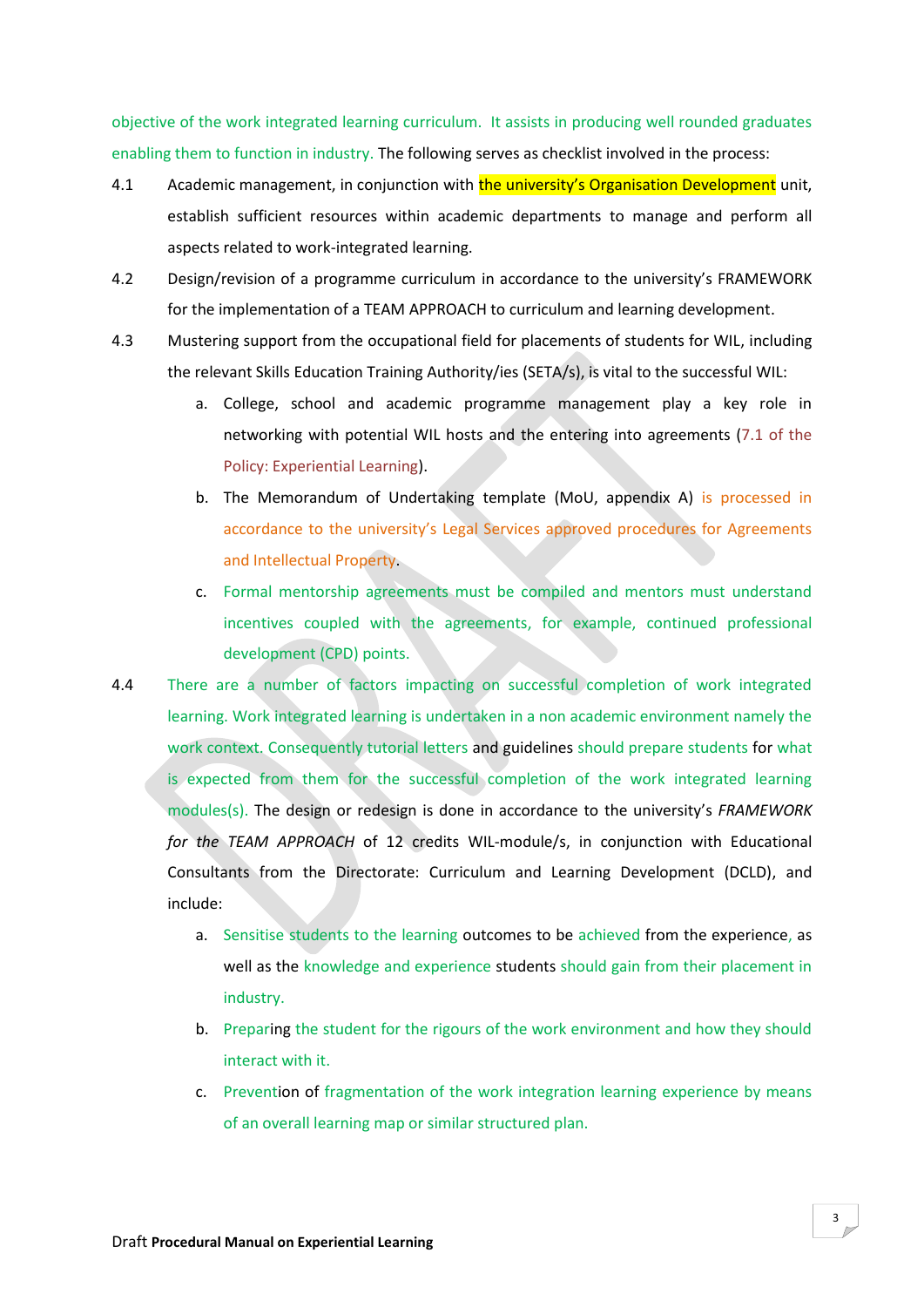- d. Theoretical knowledge they should apply and the assessment thereof during their placement in industry.
- e. Learning guidelines for the student and her/his workplace supervisor as well as ensuring mentors understand the conditions they have to adhere to during the mentoring process, for example, being a member of the prerequisite professional/vocational body.
- f. Orientation of the mentor and the student about conduct rules and their respective roles in the work integrated learning process.
- g. Specifications for students with regard to the learning evidence required.
- h. Criteria for a 'good' learning experience in WIL
- 4.5 Prior to registration and the registration of students for programmes containing WIL
	- a. Academic management and employees responsible for WIL modules clarify what the credit-bearing WIL-module/s of programmes entail
	- b. Compulsory WIL is clearly indicated in the qualification information on the corporate the university's Internet pages
	- c. Academic employees develop the necessary WIL learning materials
	- d. Engineering students that have secured appropriate placements in industry may enrol for the first module of work integrated learning ('P1') on completion of 10 academic modules.
	- e. On completion of 15 academic modules an engineering student may register for the second WIL modules ('P2') and where applicable third ('P3'), with the proviso that the student is enrolled for or completed 'P1' and is employed.
	- f. An engineering student that is unable to secure a placement should not register for work integrated learning until such time that a suitable placement has been secured. Such students may formally request assistance from the university by submitting a CV on the the university's template available from Internet.
	- g. Students may, once a suitable placement in industry has been secured and prerequisite academic modules passed, enrol for more than one work integrated learning module simultaneously.
	- h. Students from other institutions that want to enrol at the university only for the work integrated modules shall not be accepted. Similarly, students that have completed 50% or more of their modules towards a qualification at another institution shall not be accepted, because the university will not benefit from the graduation of such students.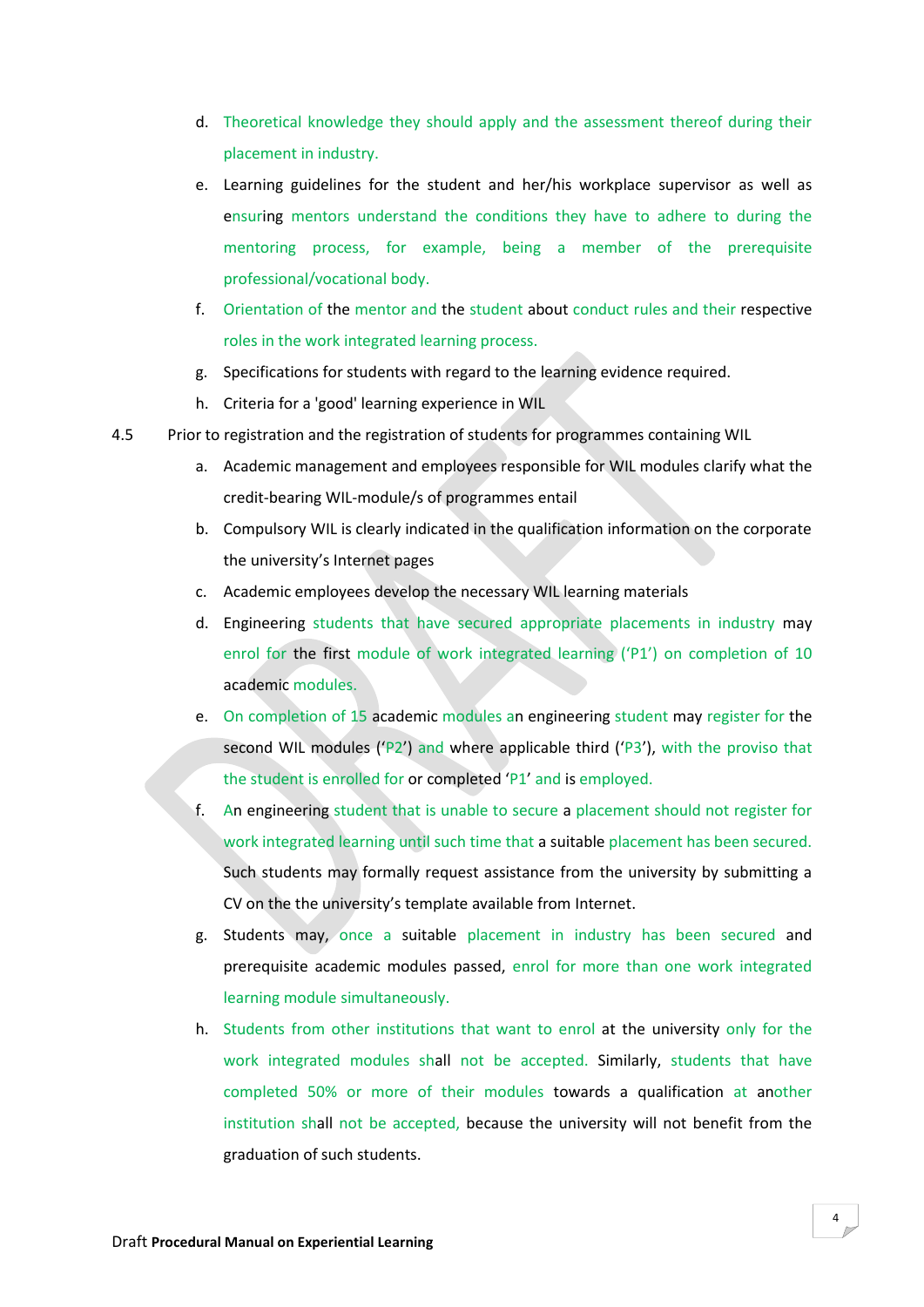- i. All prerequisite WIL modules must be completed before the WIL of the programme is deemed complete. A student would not graduate if any module of work integrated learning is incomplete.
- 4.6 Students that have not found employment should be placed by the academic department where the work integrated learning component resides (7.7 of the Policy: Experiential Learning) to enable their completion of credit-bearing WIL
- 4.7 Academic departments should endeavour to place students with the university's accredited employers. The accreditation or sanction of host organisations as fit for work integrated learning remains an academic responsibility. Academics should therefore attempt to cultivate a network of accredited employers willing to accept students for work integrated learning.
	- a. Academic management and employees responsible for WIL modules, in conjunction with the WIL section of the Directorate: Instructional Support and Services (DISS) and relevant support departments, establish appropriate systems to manage the coordination of placements of students for WIL.
	- b. Recruiting of suitable placement organisations should be undertaken by academic management and staff that understand the work environment, have experience of workplace realities and foster and maintain strong relationships with networks of possible employers in their respective occupational fields. Towards these goal professional bodies, advisory committees and personal networks could be utilised:
		- i. Building networks with accredited employers to facilitate partnerships for student placement and regularly communicate needs for placement.
		- ii. Partnering with appropriate and willing hosting organisations and entering into Memoranda of Agreement (MoA, template—appendix B) in accordance to the university's Legal Services approved procedures for Agreements and Intellectual Property (also 7.1 of the Policy: Experiential Learning).
		- iii. Academics academic management and staff should maintain good relationships with Sectoral Education and Training Authorities (SETAs). Where feasible, academics should facilitate access to funding, namely discretionary grants for *workplace experience* (SETA terminology) of defined scarce and/or critical skills programmes in accordance to SETA skills-plans.
		- iv. Ensure workplace mentors has the capacity to facilitate learning and assessment of the learning achieved by students and provide training if their capacity to do so is inadequate.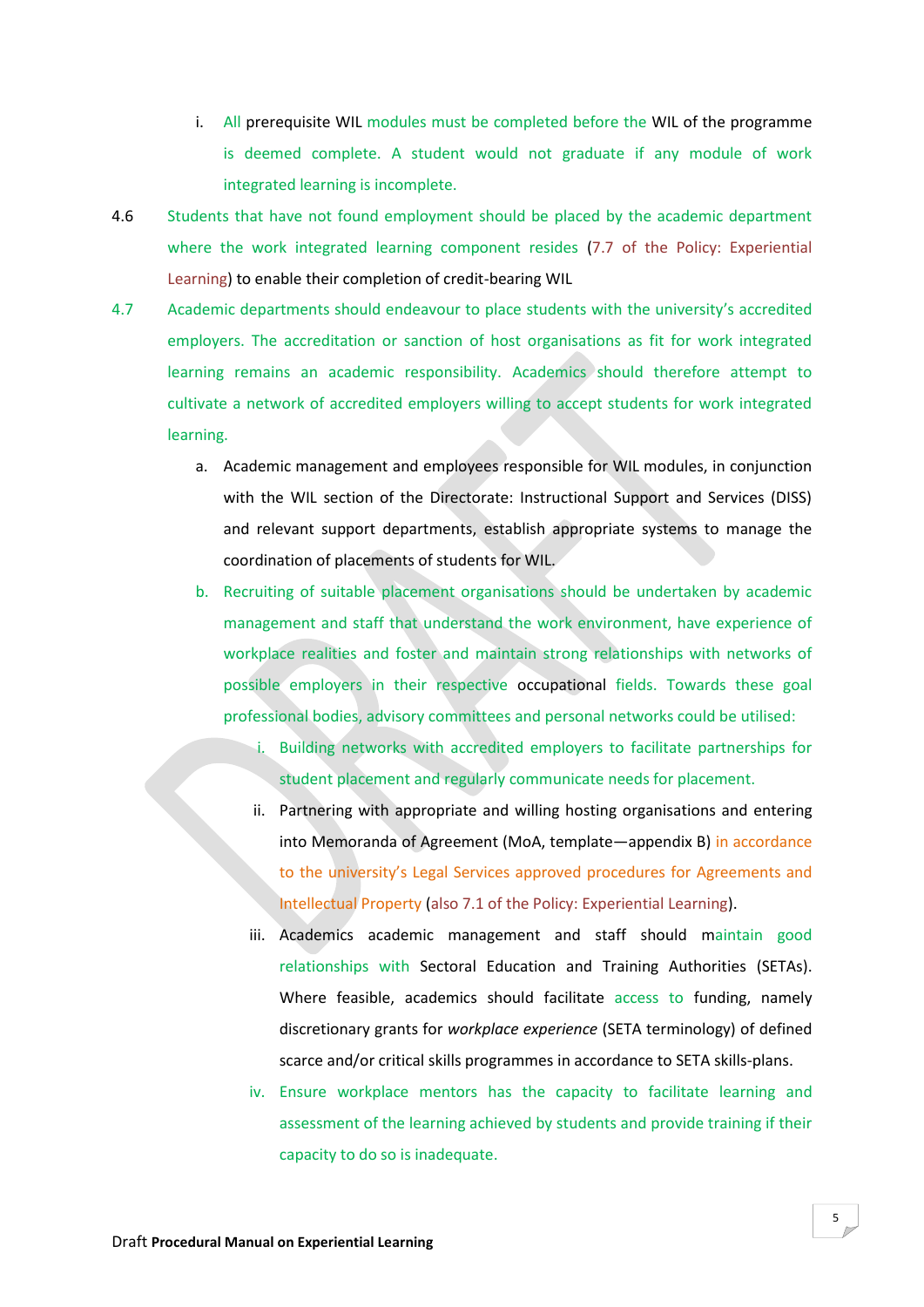- c. Academics, in conjunction with the university's Counselling, Career & Academic Development department sensitise students about professional conduct and workplace skills prior to their placement with host organisations (7.8 of the Policy: Experiential Learning).
- 4.8 Academics undertake monitoring visits (formative assessment) and assessment of the work integrated learning progress of students and quality of learning derived in accordance with policies and procedures. The visiting and mentoring of students undertaking work integrated learning must be undertaken at regular intervals.
- 4.9 Adequate ICT capability must be provided that would enable transparent record keeping and the tracking of student progress throughout the work integrated learning periods (7.6 of the Policy: Experiential Learning).
- 4.10 Academics do summative assessment both within the workplace—obtaining the assessment input from the workplace supervisor and/or mentor—and of the learning evidence submitted by each student (7.3+4 of the Policy: Experiential Learning).
	- a. Where necessary, for example first time mentors, comprehensive training regarding assessment of students placed with them, should take place.
- 4.11 The University's student disciplinary code and grievance procedures apply to WIL.
- 4.12 Academics are responsible for quality assurance of the WIL module/s within programmes, as well as satisfying the imperatives of professional and/or statutory bodies
- 4.13 College/school/academic departmental structure with regard to WIL should, for example, include:
	- a. A functional advisory process with adequate representation from and/or consultation of the occupational field
	- b. A teaching & learning committee focussing of WIL matters
	- c. An adequate administrative support structure
- 4.14 Academics are responsible to review and refine work integrated learning study material, guidance and assessment materials.

The Council for Higher Education (CHE) advocates in the [Higher Education Monitor 12: Work-](http://www.che.ac.za/documents/d000217/)[Integrated Learning: Good Practice Guide a typology of work-integrated learning,](http://www.che.ac.za/documents/d000217/) which in addition to the aforementioned workplace learning (WPL) include three additional teaching and learning modalities namely:

- Work-directed theoretical learning (WDTL)
- Problem-based learning (PBL)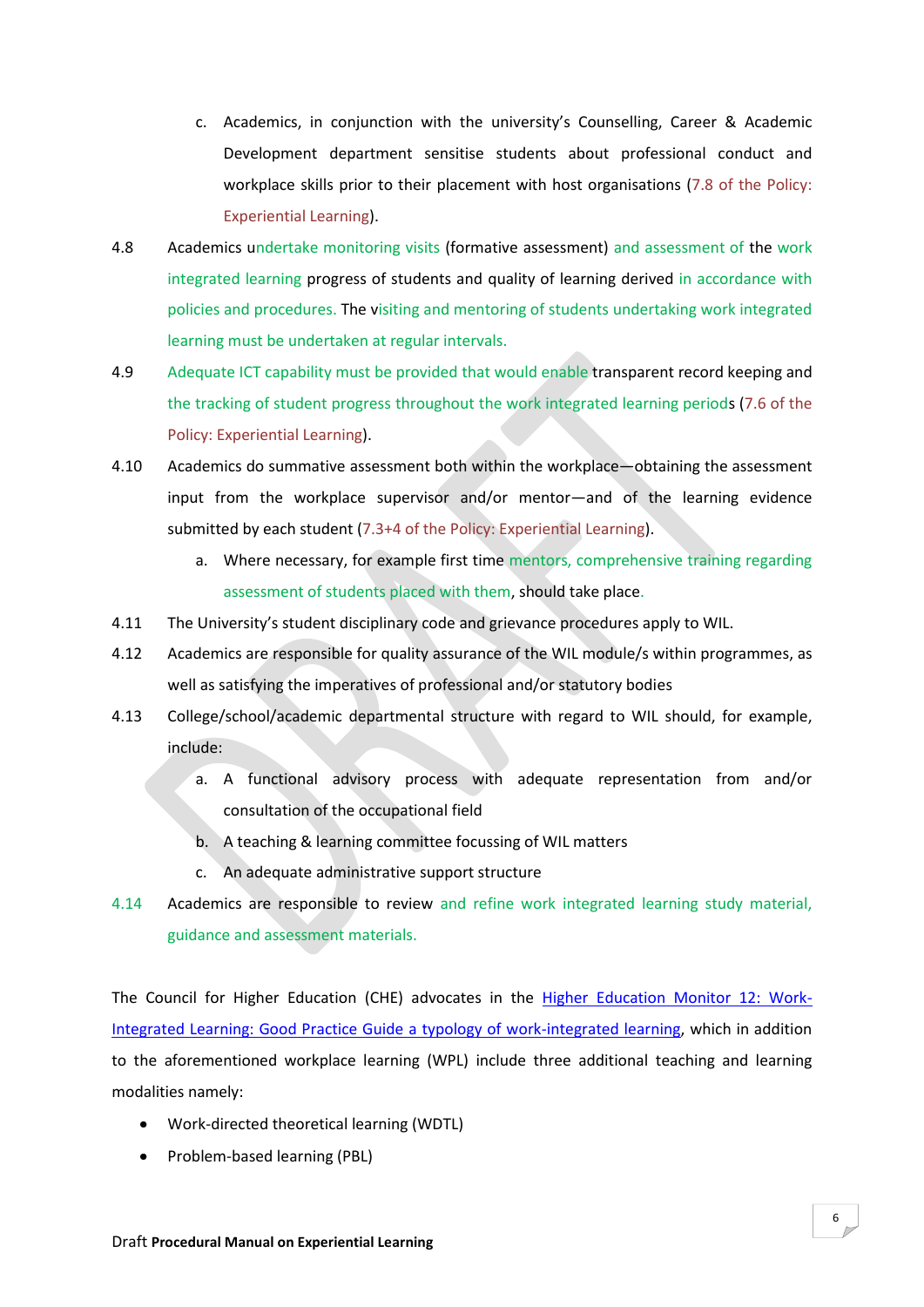# • Project-based learning (PJBL)

The latter three do not require work placements or necessary direct work environment experience. The design or revision of such modules are done in accordance to the university's FRAMEWORK for the implementation of a TEAM APPROACH to curriculum and learning development (FTA) in conjunction with Educational Consultants from the university's Directorate: Curriculum and Learning Development (DCLD). These procedures will therefore not expand on these but will address simulated work experiences (SWE) procedures next.

# 5. **The design, development and facilitation of simulated work experiences**

A typology of modes of simulations can be represented as a continuum of differentiation, with lowtechnology on the one end and high-technology on the other:

| Written simulations,         | 3-D models,    | Screen-    | Standardised   | Intermediate  | Interactive PC |
|------------------------------|----------------|------------|----------------|---------------|----------------|
| e.g. assignments             | such as a      | based      | real           | fidelity PC   | controlled     |
| through e-portfolios         | mannequin,     | simulation | simulations    | controlled,   | model driven;  |
| (7.3 of the Policy:          | low fidelity & | software,  | or role plays, | programme-    | known as       |
| <b>Experiential Learning</b> | part-task      | DVDs,      | e.g. by        | able; but not | high-fidelity  |
| technology-based             |                | virtual    | trained        | fully inter-  | simulation     |
| assessment) and              |                | realities  | actors         | active        | platforms      |
| complex case studies         |                |            |                |               |                |

Neither end of the continuum is better. Relevance of the mode selected is important. In addition to the typology-continuum of modes of simulations a range of six simulation modalities can be identified:

- Low-fidelity simulation modalities generally static models allowing very little learner interaction
- High-fidelity simulation modalities, e.g. complex simulators
- Standardized patient educators specially trained 'actors' to portray or demonstrate how
- $\bullet$  Serious gaming  $-$  uses video game technology
- Desktop simulations and virtual worlds
- Virtual reality and visualisation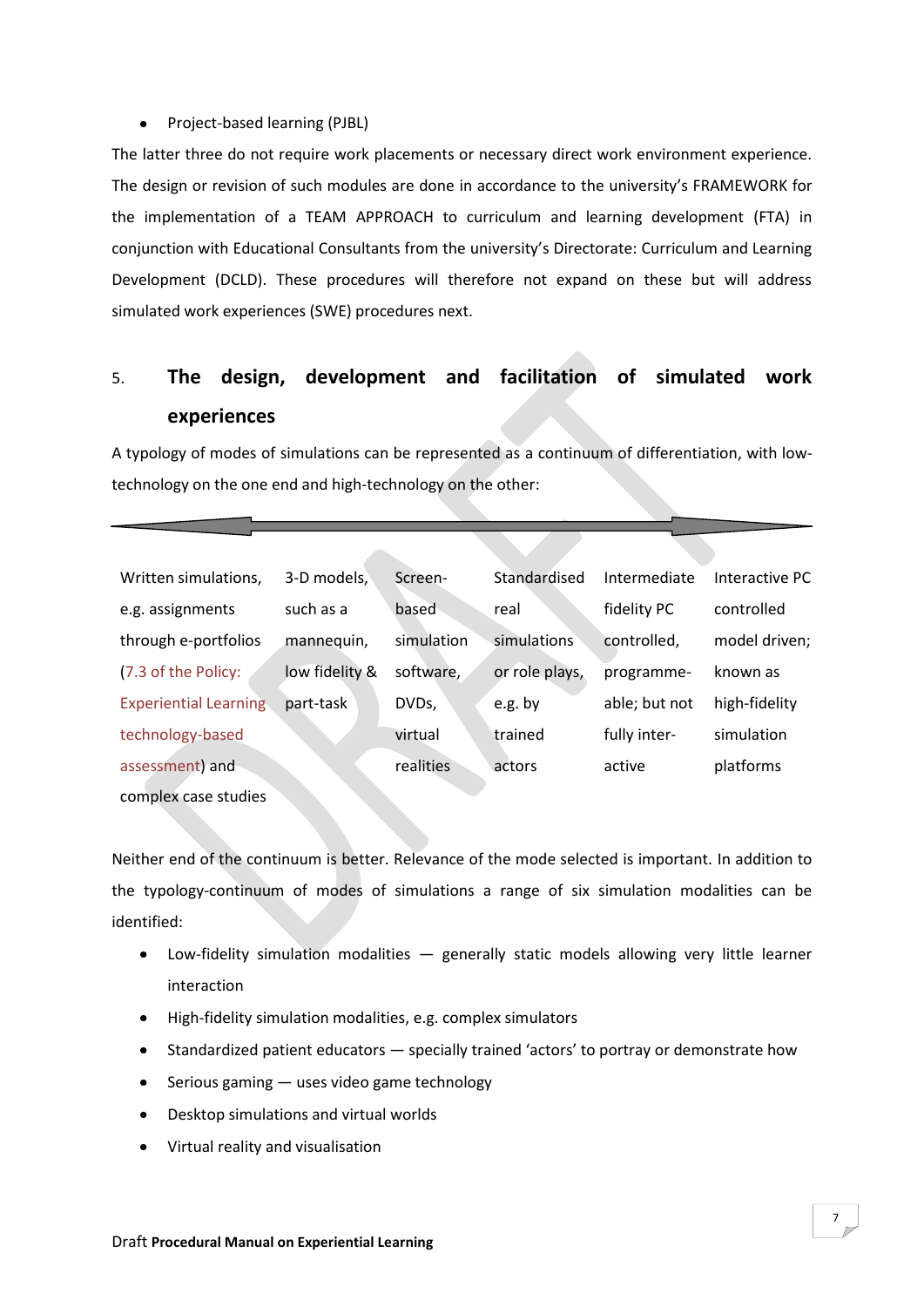Best practices for simulated work experience (SWE) modules within a distance learning environment have not yet been established. What follows are suggestions (7.5 of the Policy: Experiential Learning) with regard to design and facilitation. This part of the procedures will therefore be reviewed in due course.

The creation an educational simulation is not merely about mechanically performing a series of tasks; instead designing simulations involve imagination, values, and consistency. Four basic design questions are recommended, which are not to be regarded as steps; but rather represent a conscious underlying methodology. The four questions that follow should not be answered explicitly. Well designed simulations contain implicit answers to the four questions:

- What is the problem?  $-$  issue, situation (or what is the event about?  $-$  general picture)
- Who are the participants? roles, identities, powers
- What do they have to do? job, decision-making, function
- What do they do it with? documents, materials, instructions, existing knowledge

When giving consideration to selecting a ready-made simulation for use or for adapting; the following inventory of conditions upon which to base choice may be used:

- Budgetary constraints and value for money
- Number of students that can participate  $\bullet$
- The required timeframe for the complete training or training session
- The abilities required from the target participants
- Involve industry representation in the planning and development of simulations and ensure acceptance of simulations by the relevant industry
- Materials required
- ICT bandwidth intensiveness and inherent technical requirements
	- o Simulation will be online or venue based
- The extent to which the objectives of the simulation match the intended learning outcomes
- The potential conveyance of facts and/or information
- The model inherent in the simulation
- The openness (or closed) nature of the design for enabling decision-making  $\bullet$
- $\bullet$ The communication skills inherent in the simulation
- $\bullet$ Language usage requirements
- The behavioural objectives and the relationship/team-building value
- The prediction practice it offers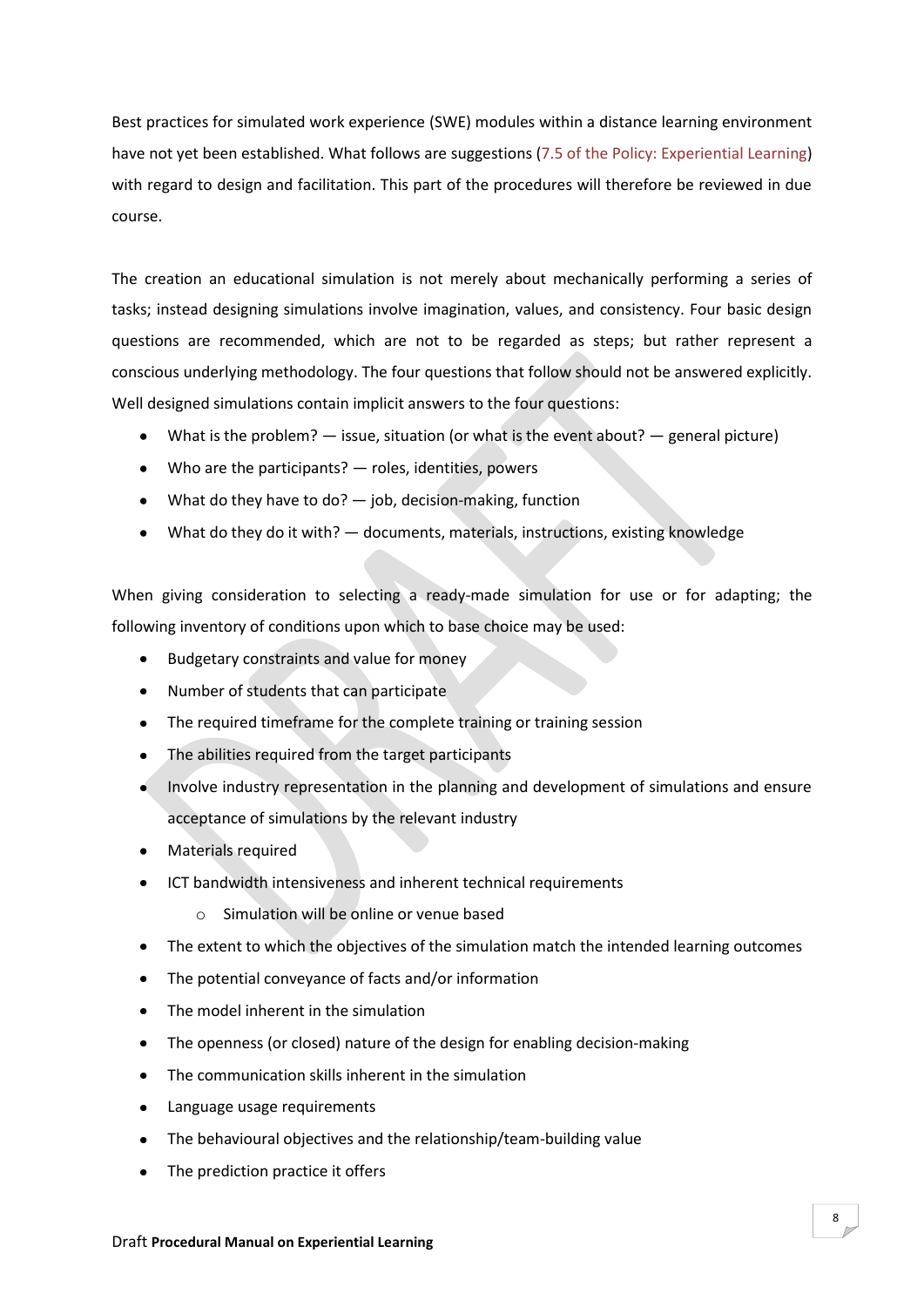High-end technical simulations in the form of PC-based virtual-experiences require specialised (probably external) expertise and substantial capital investment. The development of such simulations comprises a number of stages or sub-processes:

- Production of a funding proposal; tendering specifications; and adherence to the Legal Services guidelines for entering into agreements
- Planning the simulation systematically and the development (in conjunction with the provider selected through procurement process) of:
	- o Inputs and outputs to guide the simulation user
	- o Establish a framework/blueprint/story
- Use the simulation script to shape the prototype of the software, for example:
	- o Physical context in concrete but neutral terms
	- o The opening scene sets the stage for the simulation
	- o Designate the roles of participants in the simulation
	- o Unfolding of events, the nature/climate of the crisis or problem—the term 'crisis' originate from Greek *krinen*, which means to separate; to judge—a simulation is essentially a turning/branching point which participants are required to address
	- o Development and incorporation of embedded participant 'thinking space'
- Trial of the simulation software, critical evaluation and reflection  $\bullet$
- Refining the software
- Implement the simulation and post simulation debriefing and reflection

Project teams to design simulated work experiences (SWEs) in accordance to the university's FRAMEWORK for the implementation of a TEAM APPROACH to curriculum and learning development (FTA) are recommended. In addition to Educational Consultants from the university's Directorate: Curriculum and Learning Development (DCLD) other expertise, such as ICT expertise, should comprise such project teams.

# **6. Conclusion**

Within certain disciplines—such as Agriculture; Animal Health; Life and Consumer Sciences; Environmental Sciences; and Engineering—applied learning experiences are inevitable for the delivery of competent graduates. Regardless of the university's mode of distance education the design, development and facilitation of applied learning therefore represents an important aspect experiential learning. A checklist of aspects to take into consideration includes: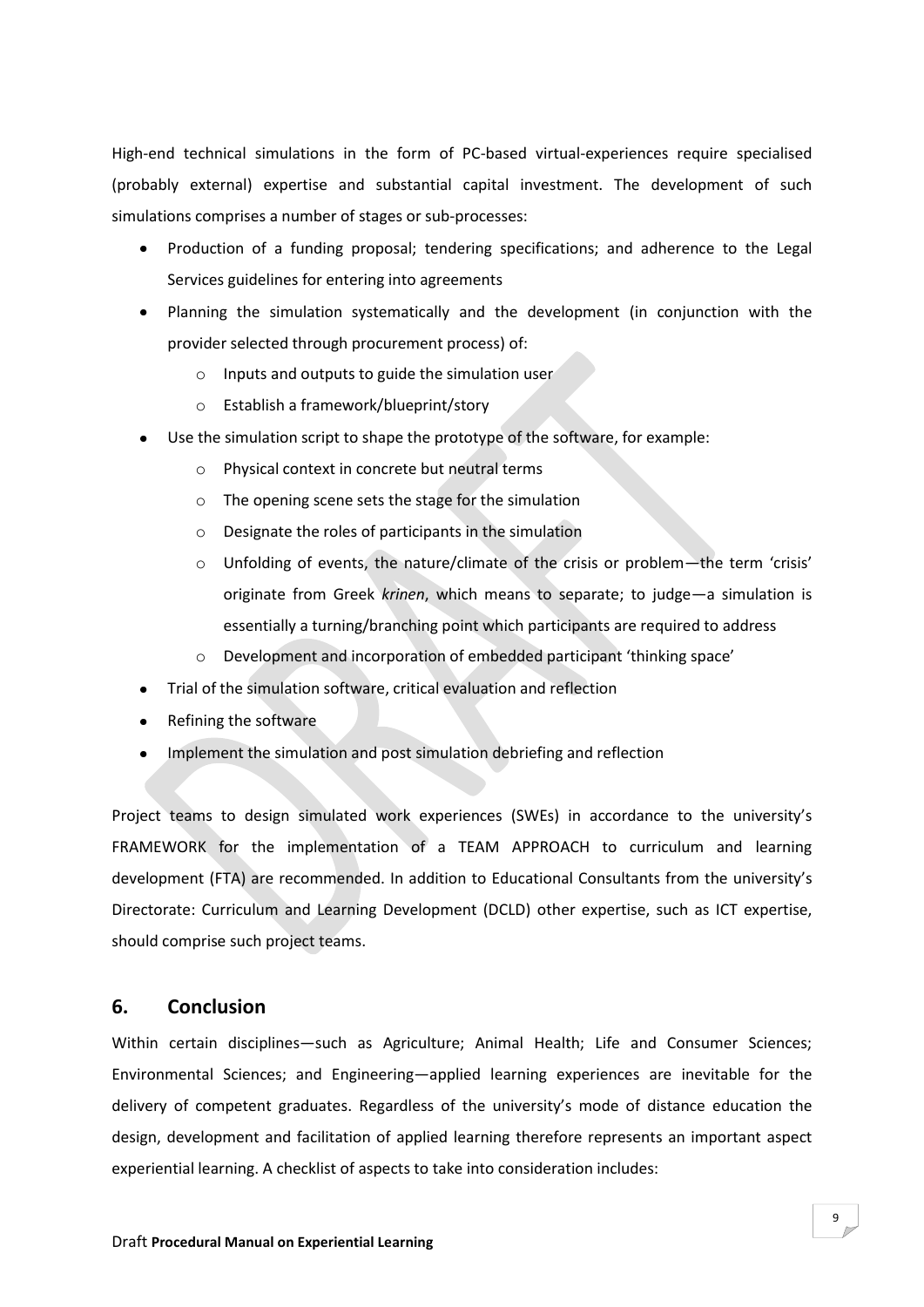- Set the outcomes of the applied learning experience
- Design the learning, teaching and assessment plan, or a facilitation plan
- Develop learning materials  $\bullet$
- Arrange and/or order required facilities, equipment, resources, chemicals, safety  $\bullet$ precautions, etc.
- Contract technical expertise and/or providers
- Schedule event/s and reserve venues, facilities, accommodations, transportation
- Arrange attendance administration and payment (if applicable)  $\bullet$
- Generate invitations/notifications  $\bullet$
- Administer bookings and keep records  $\bullet$
- Facilitate the lab experiments, workshop training, field-work, practical training, etc  $\bullet$
- Assess students and record marks; or alternatively develop guidelines and standards for assessment by external facilitators
- Evaluate the success of the intervention
- Conclude the learning experience
- Make sure all equipment and resources are appropriately returned  $\bullet$
- Conclude the administration of the specific learning experience  $\bullet$

Such learning may be contracted to an independent provider and/or offered by the academic department concerned—with or without professional/statutory body involvement and/or contribution.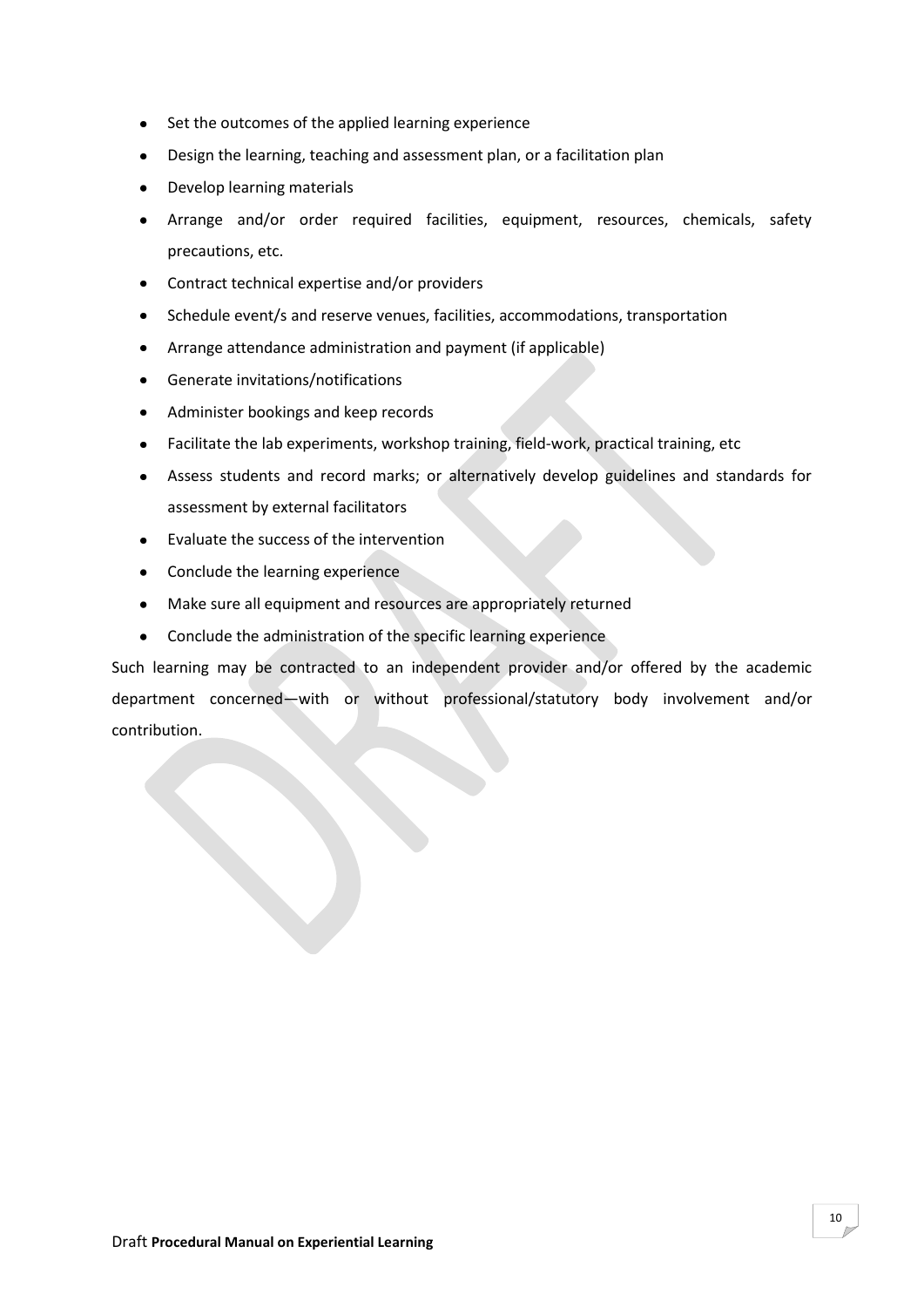# **M E M O R A N D U M O F U N D E R T A K I N G**

This Work-integrated Learning Undertaking is entered into between:

**The UNIVERSITY**

A legal entity established as a Public Provider of Higher Education

in terms of section 20, read with section 23(3)(a)

of the Higher Education Act 101 of 1997, as amended

Hereinafter referred to as **the university**

Herein duly represented by \*insert name of Executive Dean\*

in her/his capacity as Executive Dean

of the College …………………………………

and herein duly represented by …………………………………..

in her/his capacity as Director of the School ………………………………………..

and

…………………………………………………………… (Name of the organisation) hereinafter referred to as the **Training Host** duly represented, by……………………………….. in her/his capacity as…………………………………

and

Branch/es and or subsidiary organisations:

| Branch/subsidiary name: | Contact person:                               |
|-------------------------|-----------------------------------------------|
|                         |                                               |
|                         |                                               |
|                         |                                               |
|                         |                                               |
|                         |                                               |
|                         | Horoinattor jointly referred to acthe norties |

Hereinafter jointly referred to as the parties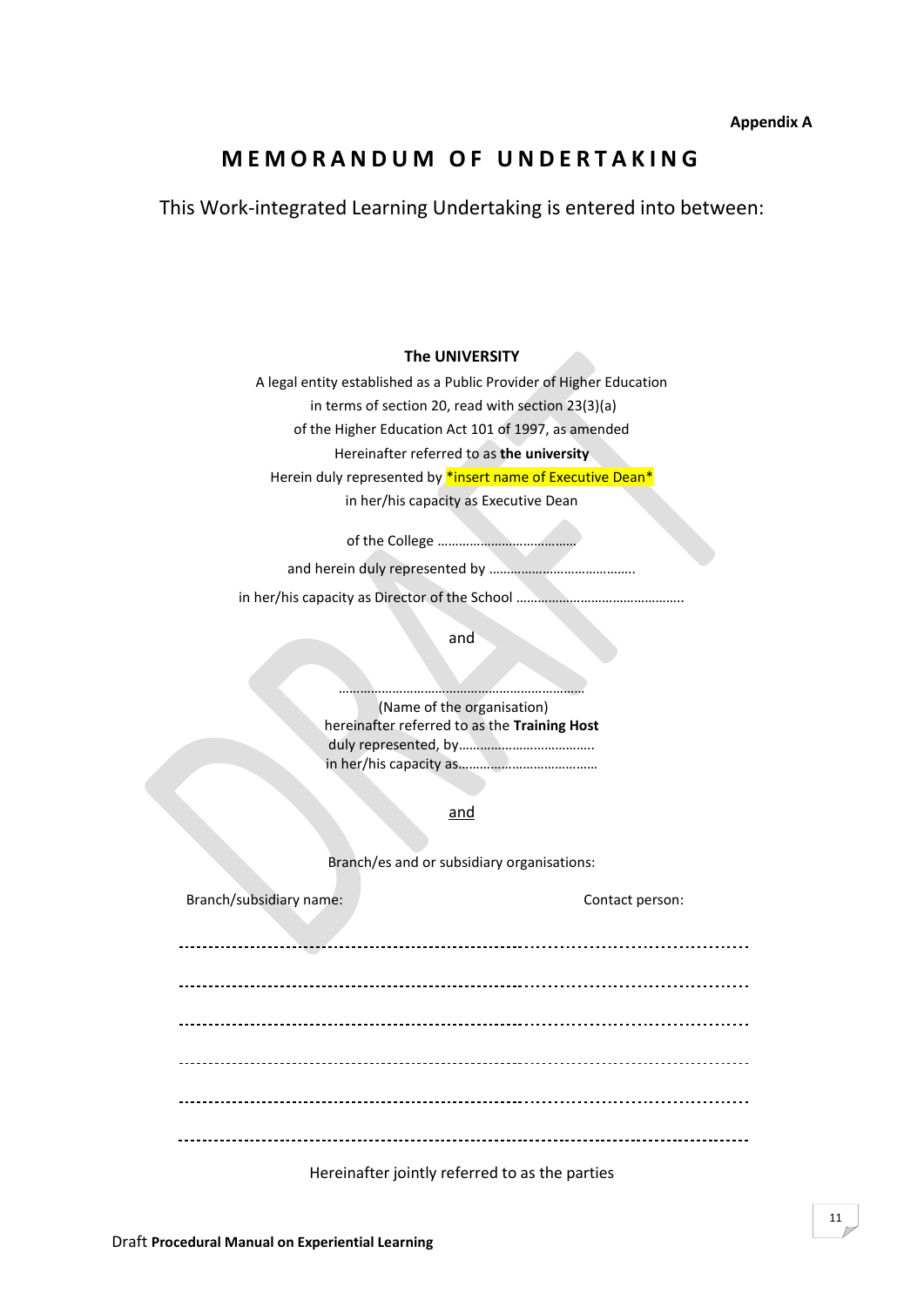# **1. Definitions**

In this undertaking, unless the context otherwise indicates:

- 1.1 **Work-integrated learning** means (in accordance to the university's 24 June 2011 Council approved Experiential Learning Policy) educational activities that integrate theory and practice in work-based contexts. These learning activities are assessed by the university and contribute to exit-level outcomes of a qualification.
- 1.2 **Training Host** means an organisation that serves as *host* to the university's student with regard to prerequisite work-integrated learning. The university, as higher education institution, is dependent upon commerce; industry; central, provincial and local government; non-profit organisations and community settings to provide the students of specified academic programmes with the relevant real-life experiences in order to complete certain prerequisite WIL outcomes.
- 1.3 **Training Supervisor / Mentor** means the individual to whom the University student is assigned for her/his work-integrated learning. This person normally serves as workplace mentor that helps the student to recognise her/his strengths and weaknesses in his/her work; develop existing and new abilities, and to gain knowledge of work practices.
- 1.4 **Work-integrated learning outcomes** means learning outcomes determined during the curriculum development process, through an analysis of the vocational context, and translated into WIL learning guidelines for the student, guidelines for the workplace mentor and monitoring criteria. The learning requirements may include any one or more of assignments, reports, log books, journals, portfolios, projects or other, as specified for the module / subject.

# **2. The Training Host**

- 2.1 In the case where the **Training Host** is the student's current employer, the existing employee-employer relationship is not affected by this undertaking.
- 2.2 Subject to clause 2.1, and with regard to all students, the following rights of the Training Host apply:
	- 2.2.1 to select one or more students in terms of organisational capacity to provide relevant work-integrated learning;
	- 2.2.2 to specify the hours of presence of the student(s) and at which working site, in order for the relevant work-integrated learning to take place;
	- 2.2.3 to expect productive work from the student(s), as per this learning undertaking;
	- 2.2.4 to ensure that the student adheres to reasonable instructions and complies to standard operating and/or health and safety procedures;
	- 2.2.5 to discipline the student, in accordance with organisational procedures and acceptable standards; and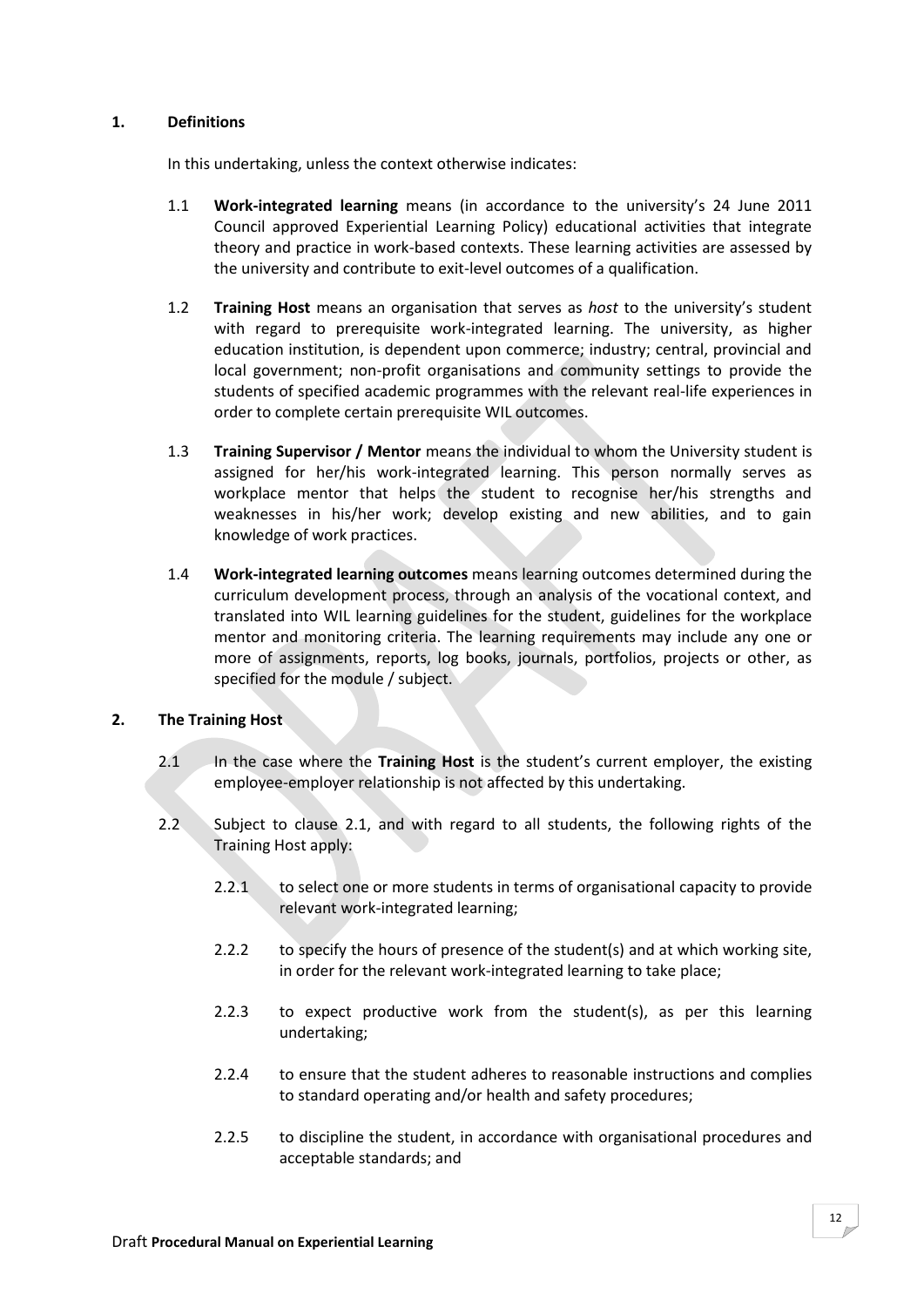- 2.2.6 to ensure non-disclosure by the student of confidential or sensitive matters.
- 2.3 The Training Host undertakes:
	- 2.3.1 to appoint a Training Supervisor / Mentor with regard to the agreed workintegrated learning of the student(s);
	- 2.3.2 to provide thorough induction and orientation to the student(s) with regard to the relevant organisational policies, operations and procedures, including occupational health and safety;
	- 2.3.3 to ensure a safe work environment, which complies with the relevant occupational, health and safety conditions; and to provide the necessary safety equipment and clothing;
	- 2.3.4 to provide the student(s) with the relevant learning environment and facilities to enable accomplishment of the relevant work-integrated learning outcomes, as specified by the university;
	- 2.3.5 to ensure mentoring, which will enable the student(s) to recognise strengths and weaknesses in his/her/their work, to develop existing and new abilities, and to gain knowledge of work practices;
	- 2.3.6 to assess the performance and the quality of the work-integrated learning evidence of the student(s);
	- 2.3.7 to verify the work-integrated learning records of the student(s);
	- 2.3.8 to allow reasonable access to The university to assess the progress and content of the work-integrated learning of the student(s); and
	- 2.3.9 to inform The university of any problems experienced and/or recommended changes.

# **3. The Student**

- 3.1 Ultimately, the Student is responsible to ensure s/he completes the prerequisite WIL requirements. In this endeavour and with regard to this learning undertaking, the rights of the Student are:
	- 3.1.1 not to be exploited by the Training Host;
	- 3.1.2 to be provided an adequate work-integrated learning environment, reasonable access to facilities and to be mentored;
	- 3.1.3 to be provided with personal protective equipment and to receive workintegrated learning in respect of the use and limitation thereof;
	- 3.1.4 to raise grievances in accordance with the Training Host's procedures; and
	- 3.1.5 to fair and objective assessment of the work-integrated learning offered at the Training Host.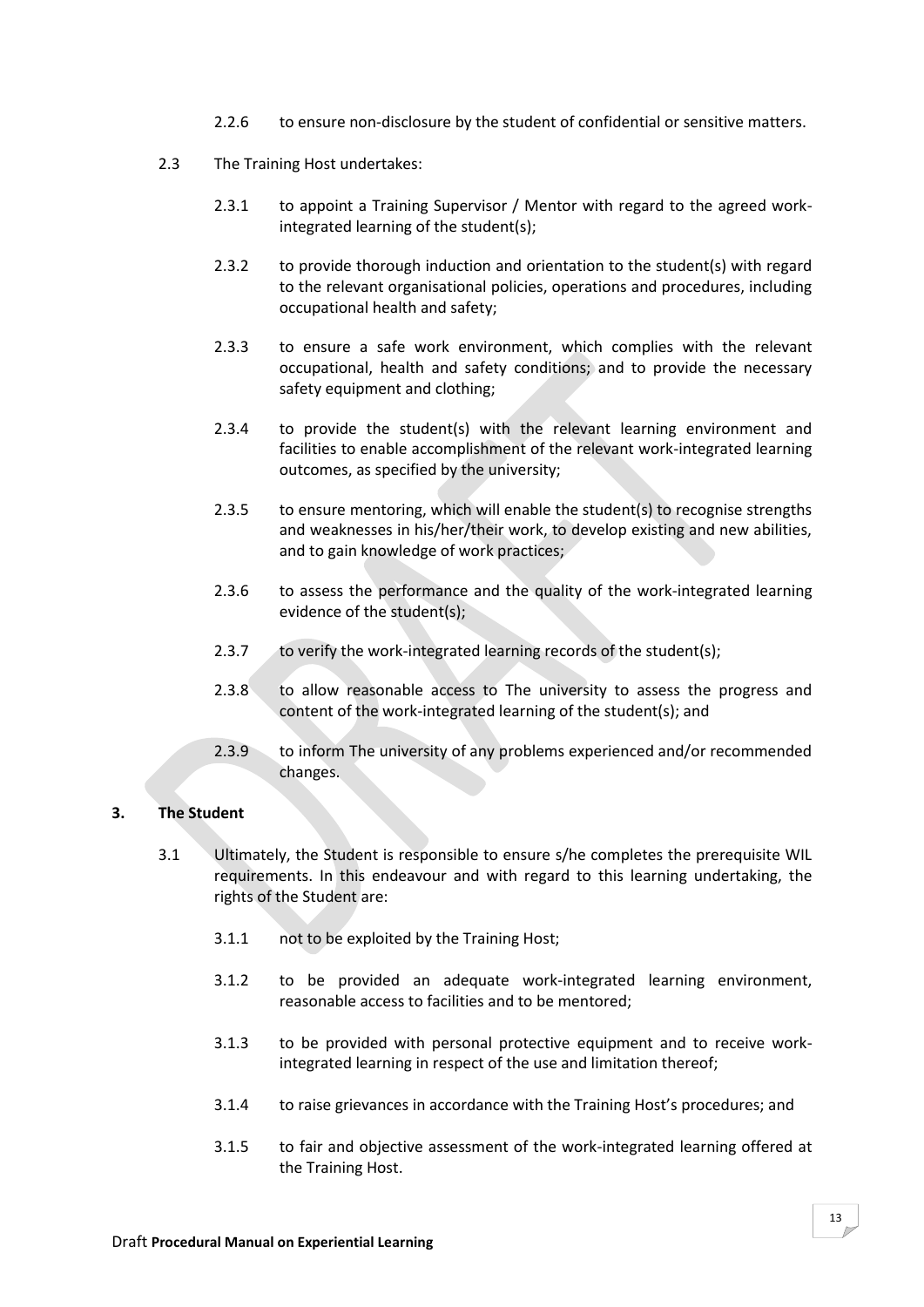- 3.2 The Student undertakes:
	- 3.2.1 to apply her/himself diligently to her/his work-integrated learning;
	- 3.2.2 to render productive work, as it relates to this work-integrated learning undertaking;
	- 3.2.3 to self-manage her/his progress, timeous completion and quality of workintegrated learning evidence;
	- 3.2.4 to present work-integrated learning reports and/or logbooks to the Training Supervisor, for assessment and verification;
	- 3.2.5 to submit the required work-integrated learning evidence in good time to The university for evaluation;
	- 3.2.6 not to represent an interest which competes or conflicts with that of the Training Host; and
	- 3.2.7 not to take part in any labour dispute activities, unless entitled thereto through a formal employment relationship between the Student and the Training Host

# **4. THE UNIVERSITY**

- 4.1 The university ultimately remains responsible for verifying the attainment of the predetermined WIL outcomes by individual students.
- 4.2 To this end, the rights of The university include:
	- 4.2.1 to enter into undertakings such as this one, in order to ensure delivery of competent graduates; and
	- 4.2.2 to make use of independent contractors to facilitate placement of students and/or monitoring the prerequisite WIL of students at suitable Training Hosts.
- 4.3 The university undertakes to provide the Students with:
	- 4.3.1 Work-integrated learning materials, frameworks and guidelines to facilitate the required learning and the production of evidence of such workintegrated learning, e.g. portfolio guidelines or project specifications; and
	- 4.3.2 documents to record the work-integrated learning acquired /completed, e.g. logbooks.
- 4.4 The university undertakes to present the Training Host with:
	- 4.4.1 the learning specifications and outcomes with regard to the required workintegrated learning; and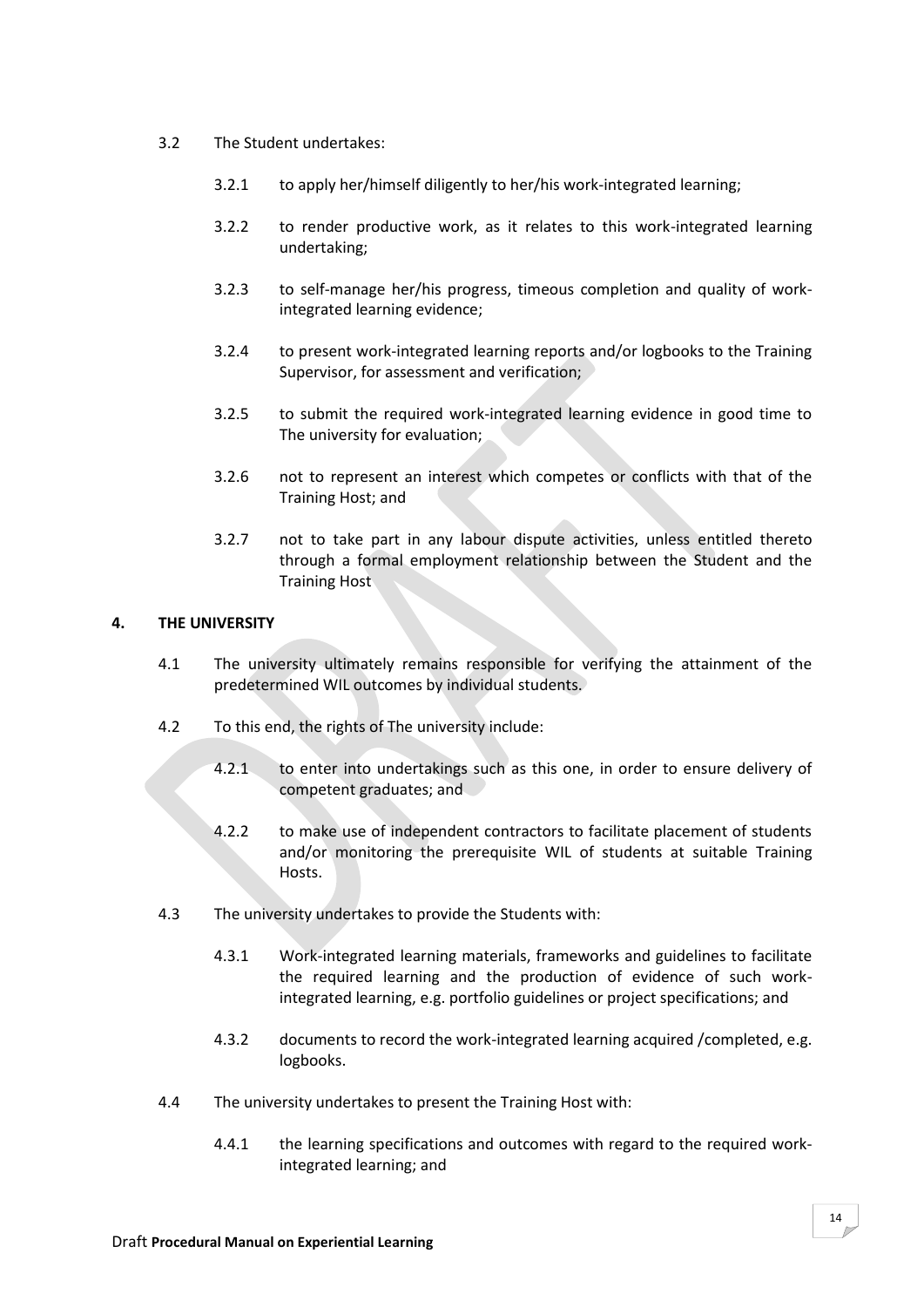4.4.2 guidelines for workplace mentoring.

# **5. Term**

- 5.1 The undertaking will commence on  $20$  and terminate on  $20$ .
- 5.2 Notwithstanding the provisions of this Undertaking, a party may during the currency of this Undertaking, terminate the Undertaking by giving one month's written notice to all the other parties.

#### **6. Qualifications**

The Training Host is hereby authorised to offer the work-integrated learning services and support the Student in the courses to be listed in an annexure, as amended by the parties from time to time and shall be attached to this undertaking as **Annexure "A"**.

#### **7. Monitoring Committee**

- 7.1 A Monitoring Committee shall be established to monitor the implementation of this undertaking.
- 7.2 The Monitoring Committee shall deal with all problems and queries arising from the implementation of this undertaking in so far as it is able.
- 7.3 The Monitoring Committee shall comprise nominees of each party and shall elect from its members a secretary and chairperson.
- 7.4 The Monitoring Committee shall meet as and when necessary for the purposes envisaged in this undertaking, at a date, time and venue reasonably agreed upon by the parties.
- 7.5 The parties shall attend meetings of the Monitoring Committee at own expense.

# **8 Appointment of Training Supervisor**

- 8.1 The Training Host shall at own cost and risk provide Training Supervisors / Mentors to render the training services and support in terms of this undertaking.
- 8.2 The Training Host shall, at the request of the university, provide timeously a list of Training Supervisors / Mentors to the university together with any further information required by the university.
- 8.3 the university shall incur liability subject and limited to the provisions of the university's liability insurance policy, with regard to any or all claims arising out of the appointment of the Training Supervisors / Mentors and/or the provision of services in terms of this undertaking.
- 8.4 The Training Supervisors/Mentors shall: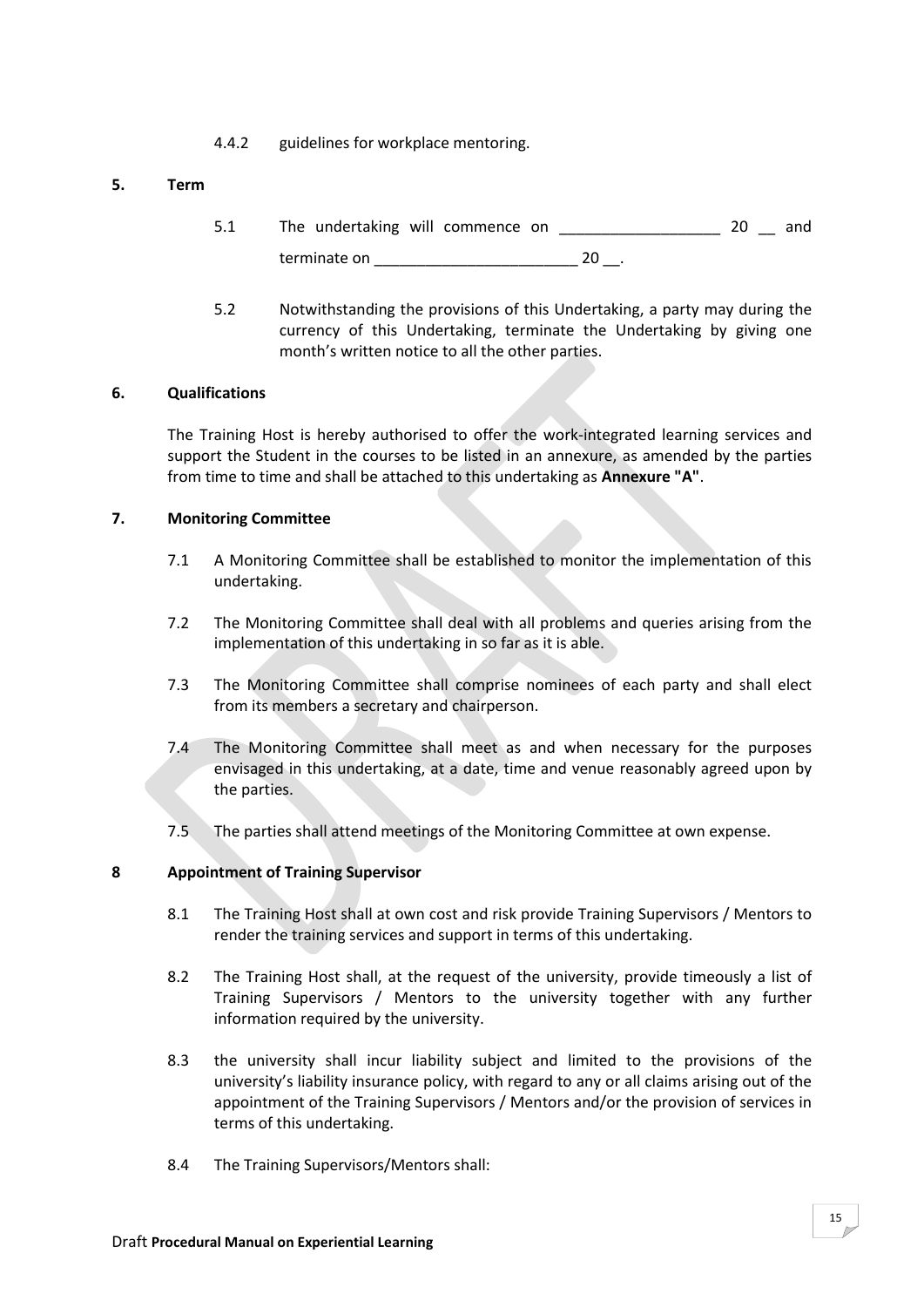- 8.4.1 be suitably qualified and experienced; and
- 8.4.2 be selected and appointed in participation with the university.

### **9. Intellectual Property Rights**

It is acknowledged and accepted by the parties that should they, in the performance of duties, generate any work or creation, irrespective of the form or format thereof which by its nature is capable of assuming intellectual property rights, then the intellectual property rights shall vest in the university, subject to the provisions of the Intellectual Property Rights from Publicly Financed Research and Development Act no 51 of 2008.

#### **10. Validity/Severability**

In the event that any of the terms of this undertaking are found to be invalid, unlawful or unenforceable, such terms shall be severable for the remaining terms, which shall continue to be valid and enforceable. Any invalid term is capable of amendment to render it valid if the parties agree to negotiate an amendment to remove the invalidity.

#### **11. South African Law**

This undertaking or the interpretation of any of the clauses of this undertaking shall be governed in accordance with the laws of South Africa.

#### **12. Cession, Delegation or Assignment**

The Parties shall not be entitled to cede, delegate, sub-contract or transfer any of its rights and obligations in terms of this Undertaking to any person, unless the prior written consent of all the other parties have been obtained.

#### **13. General**

- 13.1 This undertaking constitutes the entire undertaking between the parties who acknowledge that there are no other oral or written understandings or undertakings between them relating to the subject matter of this undertaking.
- 13.2 No amendment or consensual cancellation of this undertaking, provision or term thereof or of any undertaking, bill of exchange or other document issued or executed pursuant to or in terms of this undertaking and no settlement of any disputes arising under this undertaking and no extension of time waiver or relaxation or suspension of any of the provisions or terms of this undertaking or of any undertaking, bill of exchange or other document issued pursuant to or in terms of this undertaking shall be binding unless recorded in a written document signed by the parties.

**SIGNED AT \_\_\_\_\_\_\_\_\_ ON THIS \_\_\_\_\_\_\_\_\_\_\_\_\_ DAY OF \_\_\_\_\_\_\_\_\_ 20\_\_\_.**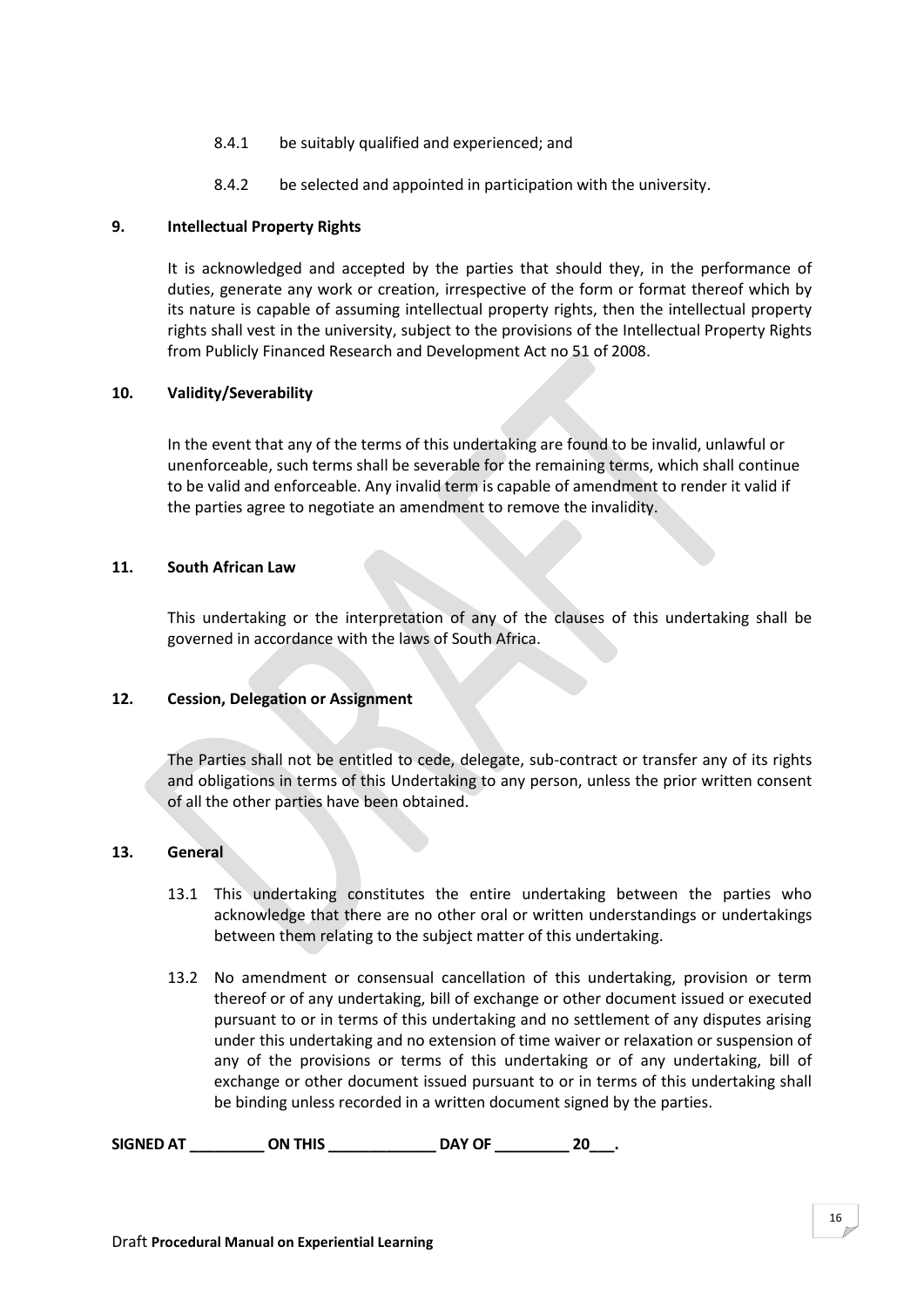**AS WITNESSES:**

|                            |  |                                                                           | for the university (Main signatory) |              |
|----------------------------|--|---------------------------------------------------------------------------|-------------------------------------|--------------|
|                            |  |                                                                           | for the university (Co-signatory)   |              |
|                            |  | SIGNED AT __________ ON THIS ____________ DAY OF ________________ 20____. |                                     |              |
| <b>AS WITNESSES:</b>       |  |                                                                           |                                     |              |
|                            |  |                                                                           | <b>Training Host</b>                |              |
|                            |  | <b>NAME IN FULL OF DULY AUTHORIZED</b><br><b>REPRESENTATIVE</b>           |                                     |              |
|                            |  |                                                                           |                                     | Annexure "A" |
| Name/s of module/s:        |  |                                                                           |                                     |              |
| Code/s of module/s:        |  |                                                                           |                                     |              |
| Name of the qualification: |  |                                                                           |                                     |              |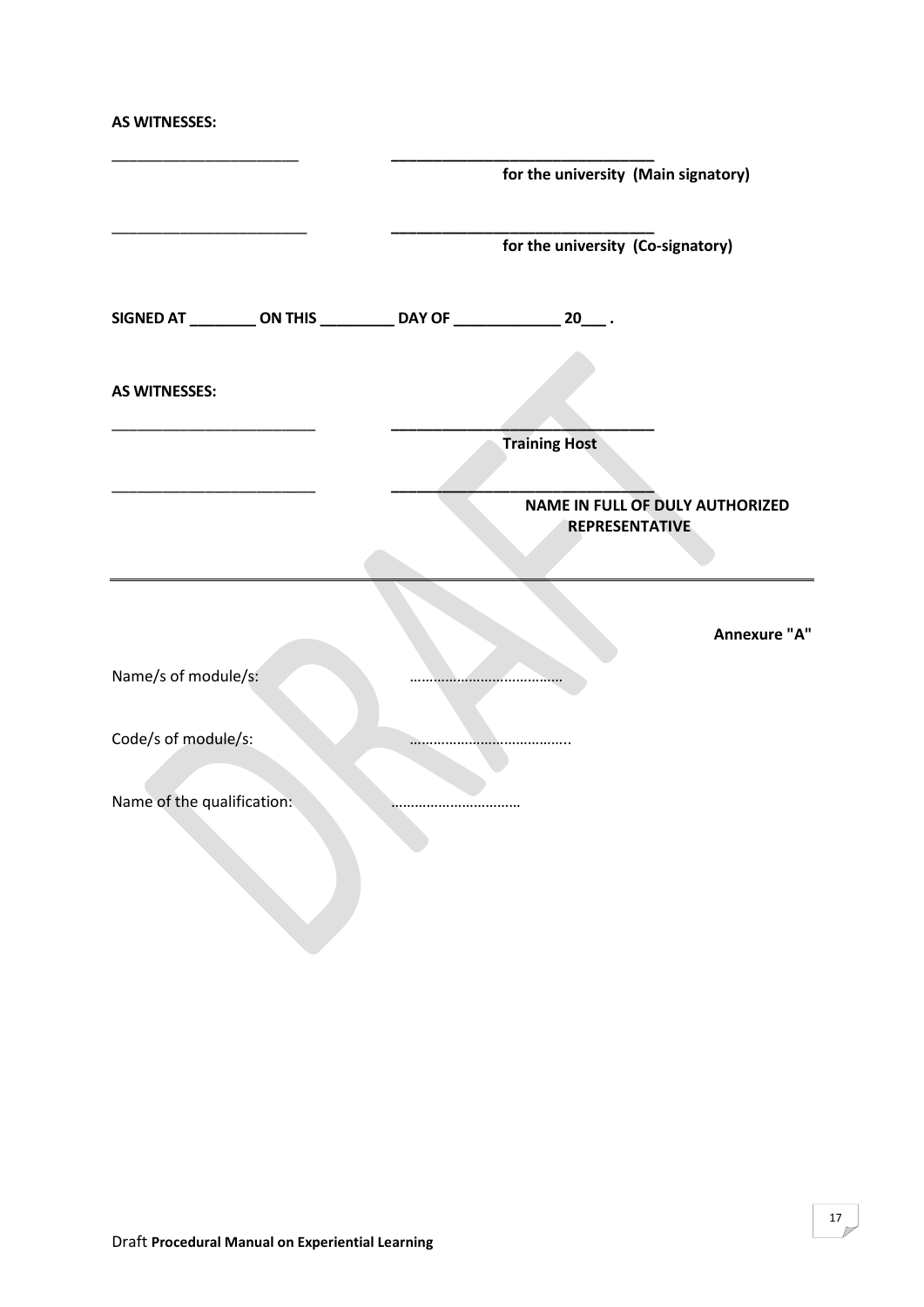# **M E M O R A N D U M O F A G R E E M E N T**

This Work-integrated Learning Agreement is entered into between:

**The UNIVERSITY**

A legal entity established as a Public Provider of Higher Education

in terms of section 20, read with section 23(3)(a)

of the Higher Education Act 101 of 1997, as amended

Hereinafter referred to as **the university**

Herein duly represented by \*insert name of Executive Dean\*

in her/his capacity as Executive Dean

of the College …………………………………

and herein duly represented by …………………………………..

in her/his capacity as Director of the School ………………………………………..

and

(Name of the organisation) hereinafter referred to as the **Training Host** duly represented, by……………………………….. in her/his capacity as…………………………………

……………………………………………………………

and

……………………………………………………………… (Title, surname & initials)

hereinafter referred to as the **Training Supervisor / Mentor**

and

………………………………………………… (Surname, initials and student number) hereinafter referred to as the **Student** The student, which is required to undergo prerequisite WIL as part of her/his studies towards the university qualification

Hereinafter jointly referred to as the parties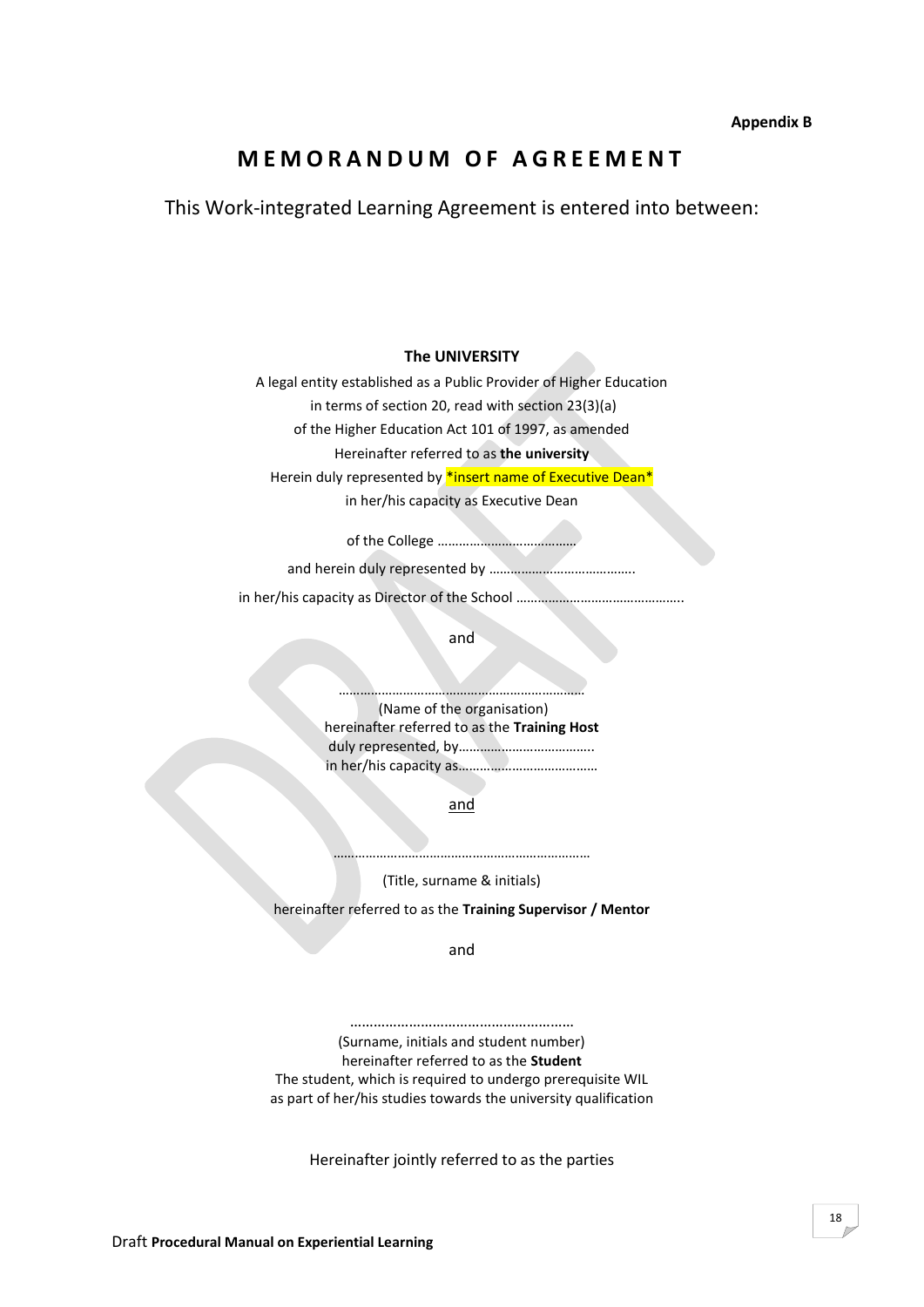# **1. Definitions**

In this agreement, unless the context otherwise indicates:

- 1.5 **Work-integrated learning** means (in accordance to the university's 24 June 2011 Council approved Experiential Learning Policy) educational activities that integrate theory and practice in work-based contexts. These learning activities are assessed by the university and contribute to exit-level outcomes of a qualification.
- 1.6 **Training Host** means an organisation that serves as *host* to the university's student with regard to prerequisite work-integrated learning. The university, as higher education institution, is dependent upon commerce; industry; central, provincial and local government; non-profit organisations and community settings to provide the students of specified academic programmes with the relevant real-life experiences in order to complete certain prerequisite WIL outcomes.
- 1.7 **Training Supervisor / Mentor** means the individual to whom the University student is assigned for her/his work-integrated learning. This person normally serves as workplace mentor that helps the student to recognise her/his strengths and weaknesses in his/her work; develop existing and new abilities, and to gain knowledge of work practices.
- 1.8 **Work-integrated learning outcomes** means learning outcomes determined during the curriculum development process, through an analysis of the vocational context, and translated into WIL learning guidelines for the student, guidelines for the workplace mentor and monitoring criteria. The learning requirements may include any one or more of assignments, reports, log books, journals, portfolios, projects or other, as specified for the module / subject.

# **3. The Training Host**

- 2.1 In the case where the **Training Host** is the student's current employer, the existing employee-employer relationship is not affected by this agreement.
- 2.2 Subject to clause 2.1, and with regard to all students, the following rights of the Training Host apply:
	- 2.2.1 to select one or more students in terms of organisational capacity to provide relevant work-integrated learning;
	- 2.2.2 to specify the hours of presence of the student(s) and at which working site, in order for the relevant work-integrated learning to take place;
	- 2.2.3 to expect productive work from the student(s), as per this learning agreement;
	- 2.2.4 to ensure that the student adheres to reasonable instructions and complies to standard operating and/or health and safety procedures;
	- 2.2.5 to discipline the student, in accordance with organisational procedures and acceptable standards; and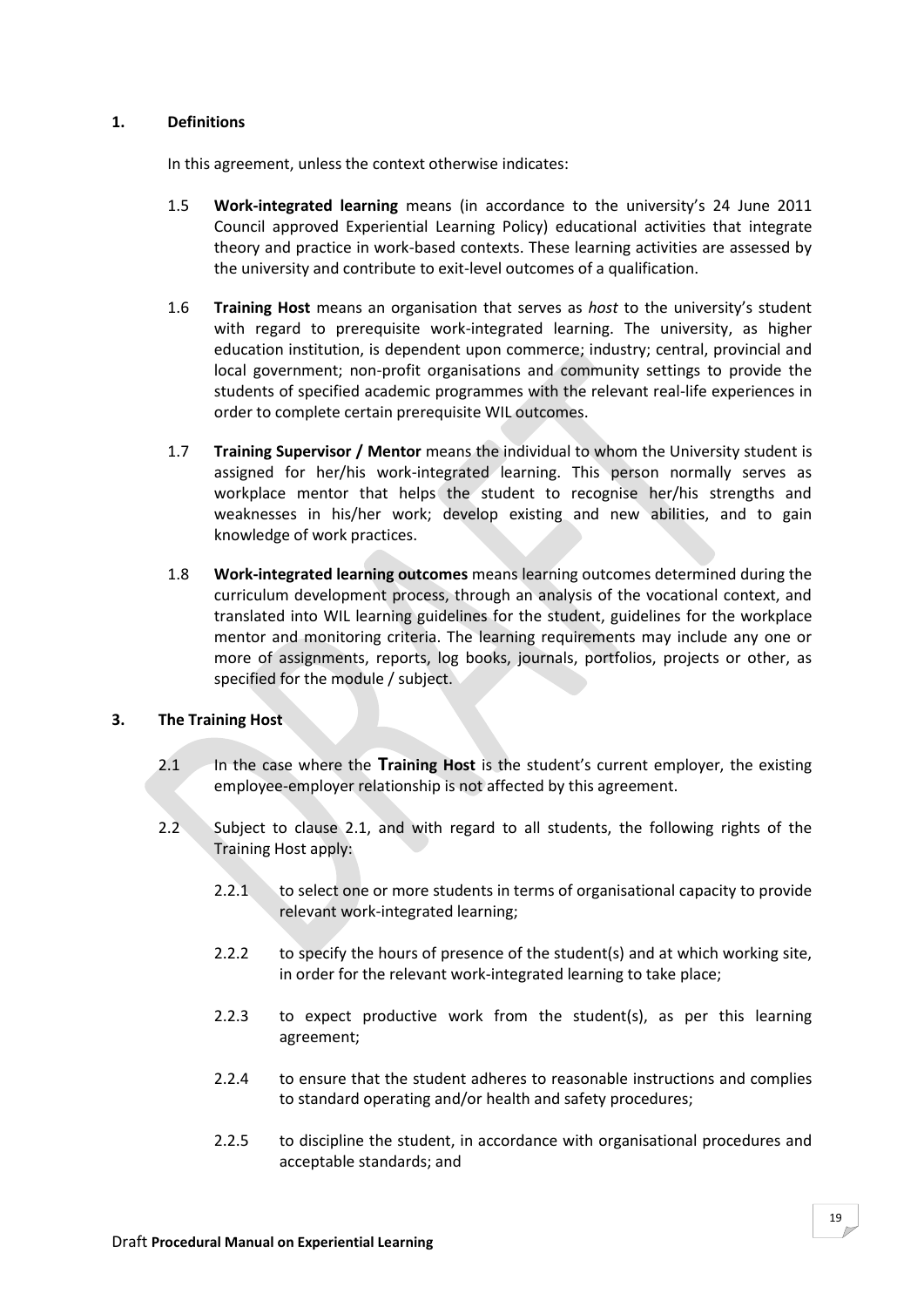- 2.2.6 to ensure non-disclosure by the student of confidential or sensitive matters.
- 2.3 The Training Host undertakes:
	- 2.3.10 to appoint a Training Supervisor / Mentor with regard to the agreed workintegrated learning of the student(s);
	- 2.3.11 to provide thorough induction and orientation to the student(s) with regard to the relevant organisational policies, operations and procedures, including occupational health and safety;
	- 2.3.12 to ensure a safe work environment, which complies with the relevant occupational, health and safety conditions; and to provide the necessary safety equipment and clothing;
	- 2.3.13 to provide the student(s) with the relevant learning environment and facilities to enable accomplishment of the relevant work-integrated learning outcomes, as specified by The university;
	- 2.3.14 to ensure mentoring, which will enable the student(s) to recognise strengths and weaknesses in his/her/their work, to develop existing and new abilities, and to gain knowledge of work practices;
	- 2.3.15 to assess the performance and the quality of the work-integrated learning evidence of the student(s);
	- 2.3.16 to verify the work-integrated learning records of the student(s);
	- 2.3.17 to allow reasonable access to the university to assess the progress and content of the work-integrated learning of the student(s); and
	- 2.3.18 to inform The university of any problems experienced and/or recommended changes.

# **3. The Student**

- 3.1 Ultimately, the Student is responsible to ensure s/he completes the prerequisite WIL requirements. In this endeavour and with regard to this learning agreement, the rights of the Student are:
	- 3.2.8 not to be exploited by the Training Host;
	- 3.2.9 to be provided an adequate work-integrated learning environment, reasonable access to facilities and to be mentored;
	- 3.2.10 to be provided with personal protective equipment and to receive workintegrated learning in respect of the use and limitation thereof;
	- 3.2.11 to raise grievances in accordance with the Training Host's procedures; and
	- 3.2.12 to fair and objective assessment of the work-integrated learning offered at the Training Host.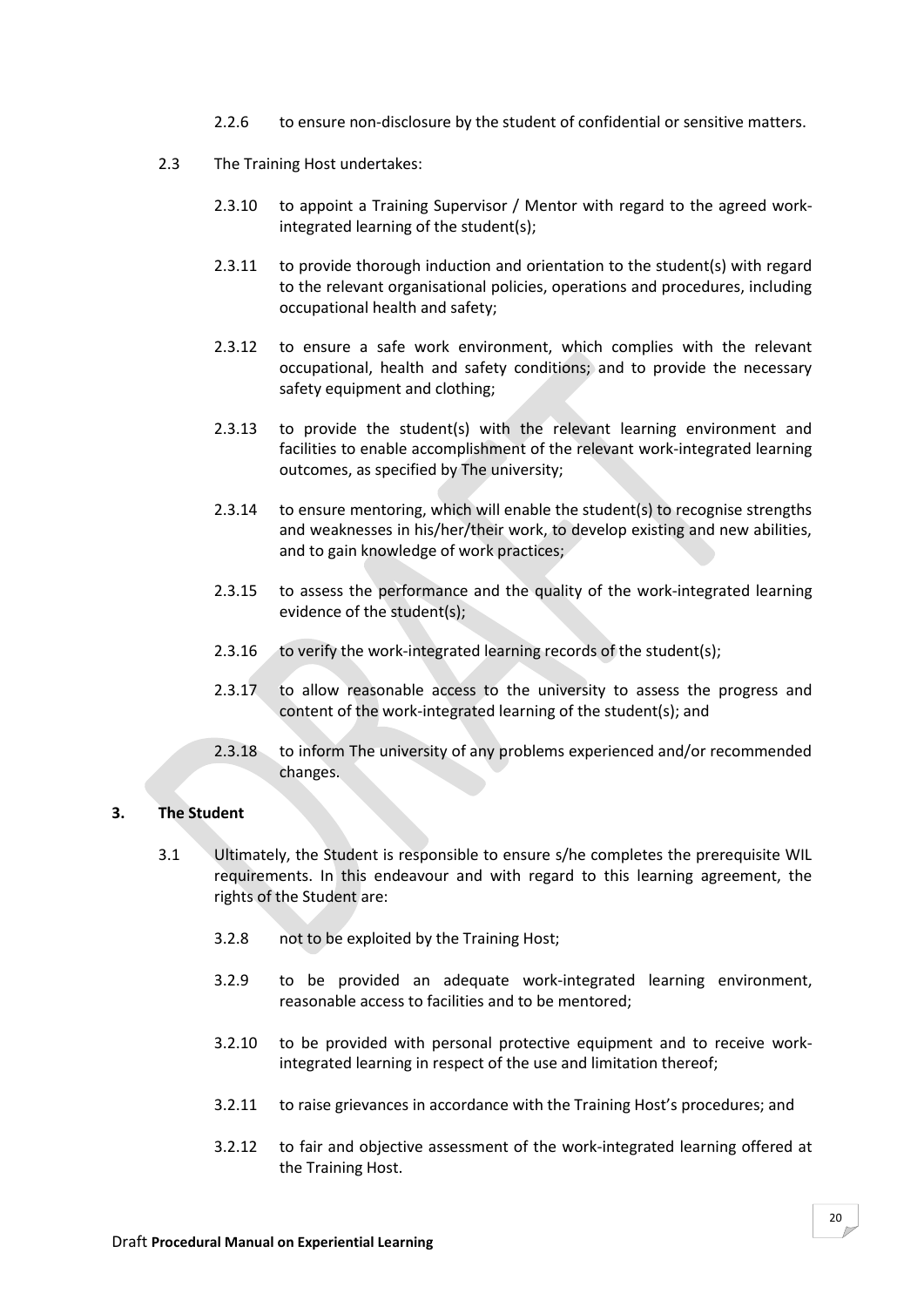- 3.3 The Student undertakes:
	- 3.3.1 to apply her/himself diligently to her/his work-integrated learning;
	- 3.3.2 to render productive work, as it relates to this work-integrated learning agreement;
	- 3.3.3 to self-manage her/his progress, timeous completion and quality of workintegrated learning evidence;
	- 3.3.4 to present work-integrated learning reports and/or logbooks to the Training Supervisor, for assessment and verification;
	- 3.3.5 to submit the required work-integrated learning evidence in good time to the university for evaluation;
	- 3.3.6 not to represent an interest which competes or conflicts with that of the Training Host; and
	- 3.3.7 not to take part in any labour dispute activities, unless entitled thereto through a formal employment relationship between the Student and the Training Host

#### **4. THE UNIVERSITY**

- 4.3 The university ultimately remains responsible for verifying the attainment of the predetermined WIL outcomes by individual students.
- 4.4 To this end, the rights of the university include:
	- 4.4.1 to enter into agreements such as this one, in order to ensure delivery of competent graduates; and
	- 4.4.2 to make use of independent contractors to facilitate placement of students and/or monitoring the prerequisite WIL of students at suitable Training Hosts.
- 4.3 The university undertakes to provide the Students with:
	- 4.3.3 Work-integrated learning materials, frameworks and guidelines to facilitate the required learning and the production of evidence of such workintegrated learning, e.g. portfolio guidelines or project specifications; and
	- 4.3.4 documents to record the work-integrated learning acquired /completed, e.g. logbooks.
- 4.4 The university undertakes to present the Training Host with:
	- 4.4.3 the learning specifications and outcomes with regard to the required workintegrated learning; and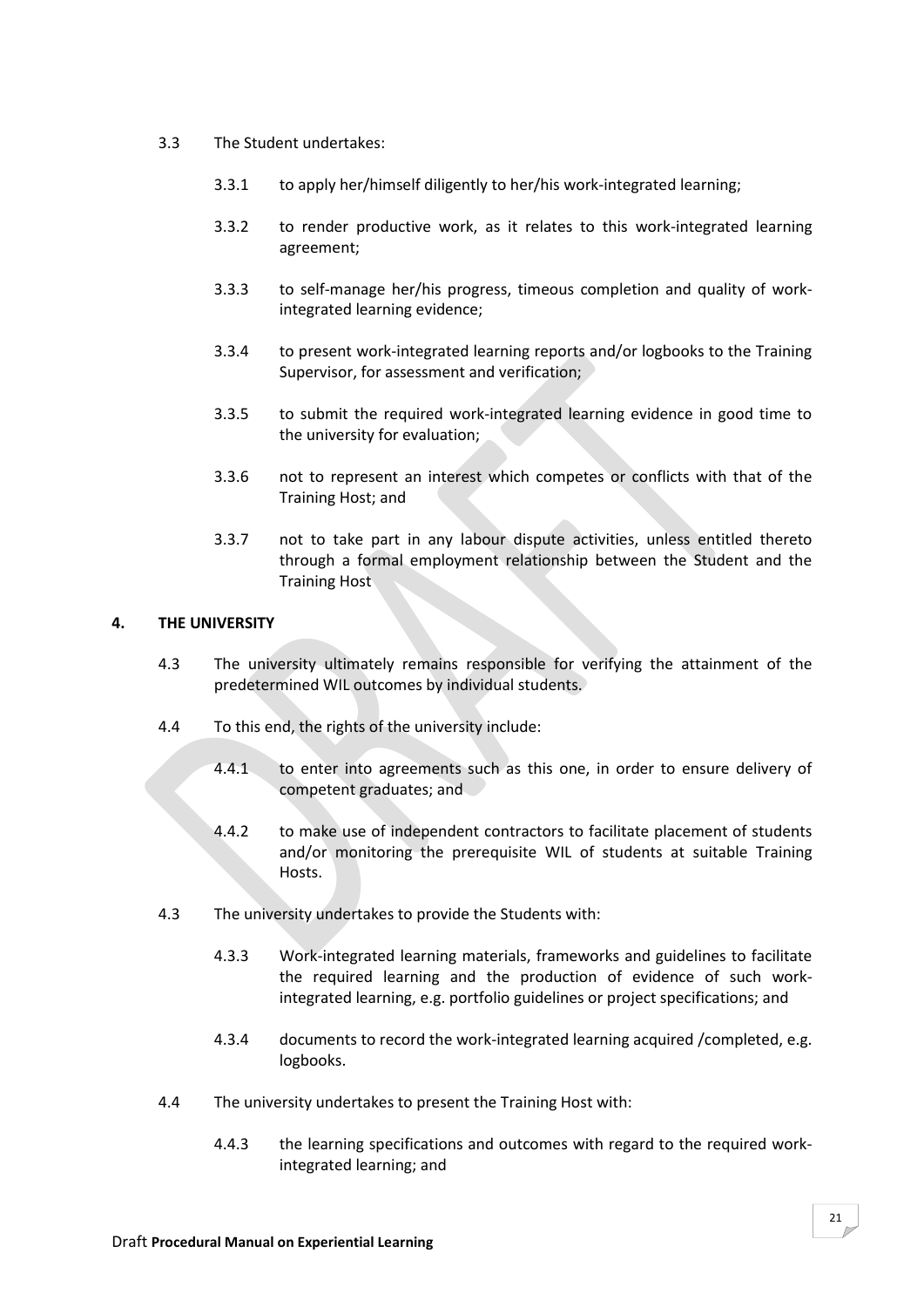4.4.4 guidelines for workplace mentoring.

# **5. Term**

- 5.3 The agreement will commence on  $20$  and terminate on  $20$ .
- 5.4 Notwithstanding the provisions of this Agreement, a party may during the currency of this Agreement, terminate the Agreement by giving one month's written notice to all the other parties.

#### **6. Qualifications**

The Training Host is hereby authorised to offer the work-integrated learning services and support the Student in the courses to be listed in an annexure, as amended by the parties from time to time and shall be attached to this agreement as **Annexure "A"**.

#### **7. Monitoring Committee**

- 7.1 A Monitoring Committee shall be established to monitor the implementation of this agreement.
- 7.2 The Monitoring Committee shall deal with all problems and queries arising from the implementation of this agreement in so far as it is able.
- 7.3 The Monitoring Committee shall comprise nominees of each party and shall elect from its members a secretary and chairperson.
- 7.4 The Monitoring Committee shall meet as and when necessary for the purposes envisaged in this agreement, at a date, time and venue reasonably agreed upon by the parties.
- 7.5 The parties shall attend meetings of the Monitoring Committee at own expense.

# **8 Appointment of Training Supervisor**

- 8.1 The Training Host shall at own cost and risk provide Training Supervisors / Mentors to render the training services and support in terms of this agreement.
- 8.2 The Training Host shall, at the request of the university, provide timeously a list of Training Supervisors / Mentors to the university together with any further information required by the university.
- 8.3 the university shall incur liability subject and limited to the provisions of the university's liability insurance policy, with regard to any or all claims arising out of the appointment of the Training Supervisors / Mentors and/or the provision of services in terms of this agreement.
- 8.4 The Training Supervisors/Mentors shall: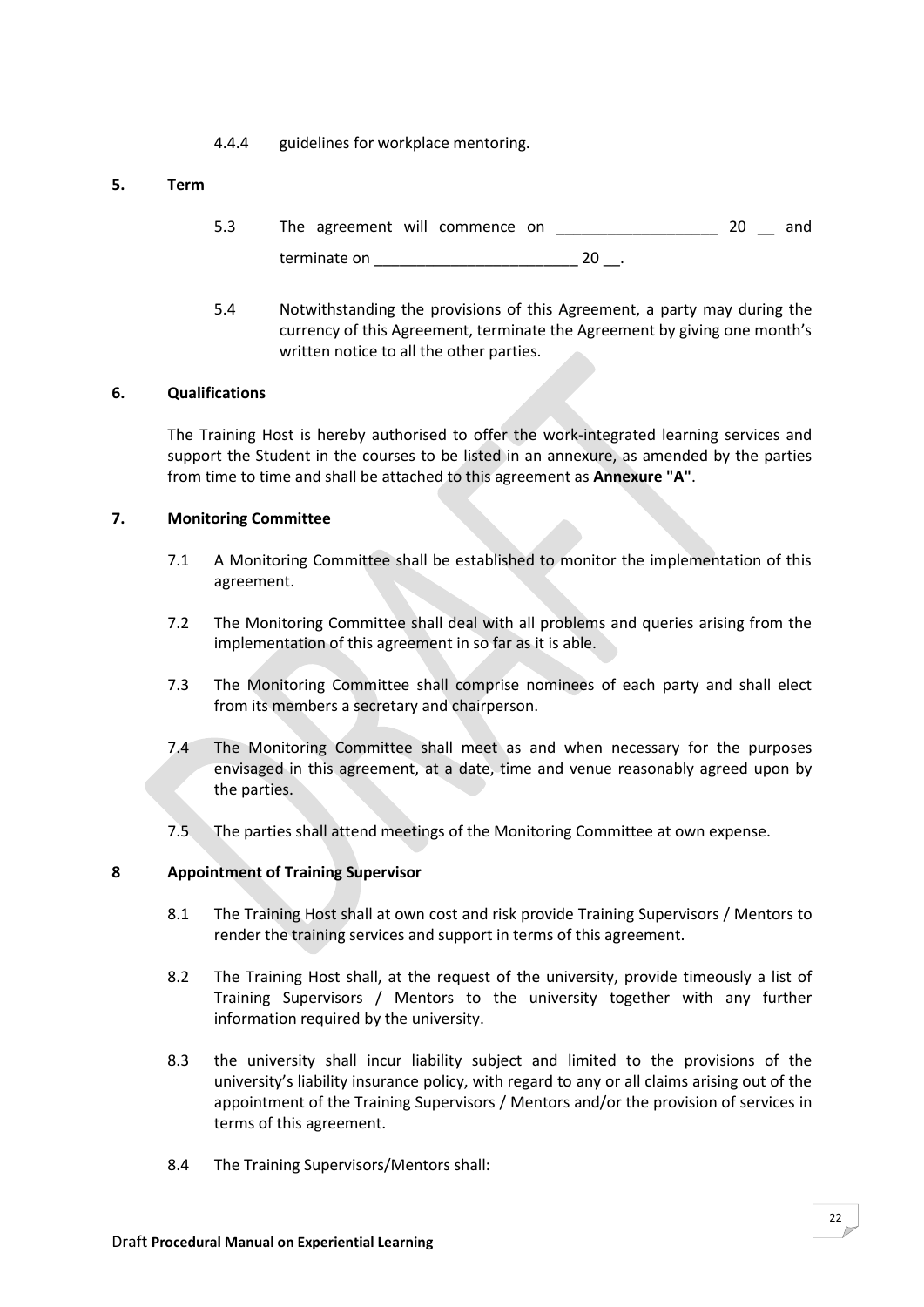- 8.4.1 be suitably qualified and experienced; and
- 8.4.2 be selected and appointed in participation with the university.

#### **9. Intellectual Property Rights**

It is acknowledged and accepted by the parties that should they, in the performance of duties, generate any work or creation, irrespective of the form or format thereof which by its nature is capable of assuming intellectual property rights, then the intellectual property rights shall vest in the university, subject to the provisions of the Intellectual Property Rights from Publicly Financed Research and Development Act no 51 of 2008.

#### **10. Validity/Severability**

In the event that any of the terms of this agreement are found to be invalid, unlawful or unenforceable, such terms shall be severable for the remaining terms, which shall continue to be valid and enforceable. Any invalid term is capable of amendment to render it valid if the parties agree to negotiate an amendment to remove the invalidity.

#### **11. South African Law**

This agreement or the interpretation of any of the clauses of this agreement shall be governed in accordance with the laws of South Africa.

#### **12. Cession, Delegation or Assignment**

The Parties shall not be entitled to cede, delegate, sub-contract or transfer any of its rights and obligations in terms of this Agreement to any person, unless the prior written consent of all the other parties have been obtained.

#### **13. General**

- 13.1 This agreement constitutes the entire agreement between the parties who acknowledge that there are no other oral or written understandings or agreements between them relating to the subject matter of this agreement.
- 13.2 No amendment or consensual cancellation of this agreement, provision or term thereof or of any agreement, bill of exchange or other document issued or executed pursuant to or in terms of this agreement and no settlement of any disputes arising under this agreement and no extension of time waiver or relaxation or suspension of any of the provisions or terms of this agreement or of any agreement, bill of exchange or other document issued pursuant to or in terms of this agreement shall be binding unless recorded in a written document signed by the parties.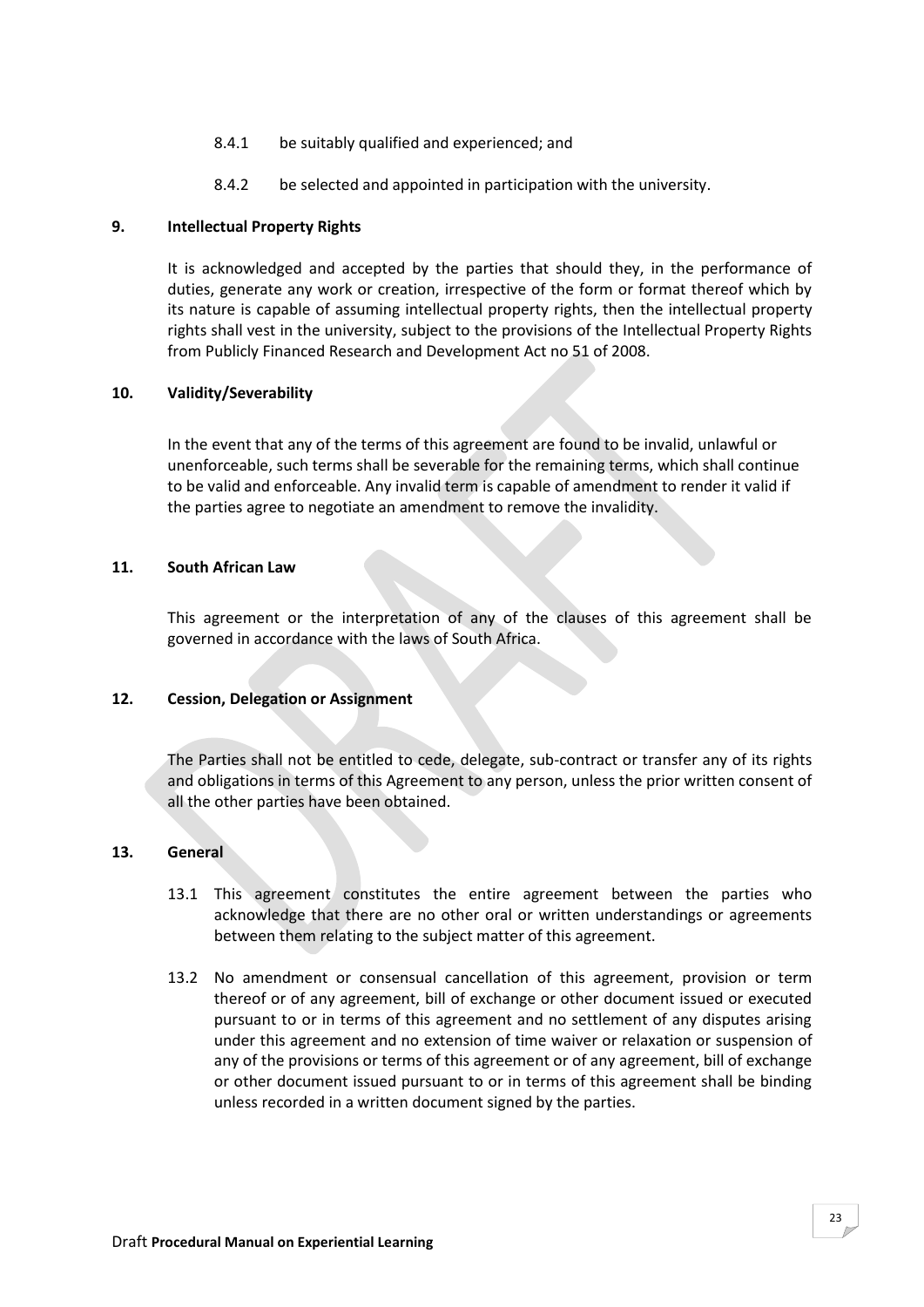|                      |                                         | SIGNED AT ____________ ON THIS _________________ DAY OF ____________ 20____. |                                   |                                                                 |
|----------------------|-----------------------------------------|------------------------------------------------------------------------------|-----------------------------------|-----------------------------------------------------------------|
| <b>AS WITNESSES:</b> |                                         |                                                                              |                                   |                                                                 |
|                      |                                         |                                                                              |                                   | for the university (Main signatory)                             |
|                      |                                         |                                                                              | for the university (Co-signatory) |                                                                 |
|                      |                                         |                                                                              |                                   |                                                                 |
| <b>AS WITNESSES:</b> |                                         |                                                                              |                                   |                                                                 |
|                      |                                         |                                                                              | <b>Training Host</b>              |                                                                 |
|                      |                                         |                                                                              |                                   | <b>NAME IN FULL OF DULY AUTHORIZED</b><br><b>REPRESENTATIVE</b> |
|                      | SIGNED AT ____________ON THIS _________ | DAY OF                                                                       | $20$ .                            |                                                                 |
| <b>AS WITNESSES:</b> |                                         |                                                                              |                                   |                                                                 |
|                      |                                         |                                                                              | <b>Training Supervisor</b>        |                                                                 |
|                      |                                         |                                                                              |                                   | <b>NAME IN FULL OF DULY AUTHORIZED</b><br><b>REPRESENTATIVE</b> |
|                      |                                         | SIGNED AT __________ ON THIS ____________ DAY OF ________________ 20____.    |                                   |                                                                 |
| <b>AS WITNESSES:</b> |                                         |                                                                              |                                   |                                                                 |
|                      |                                         |                                                                              |                                   | <b>The Student</b>                                              |